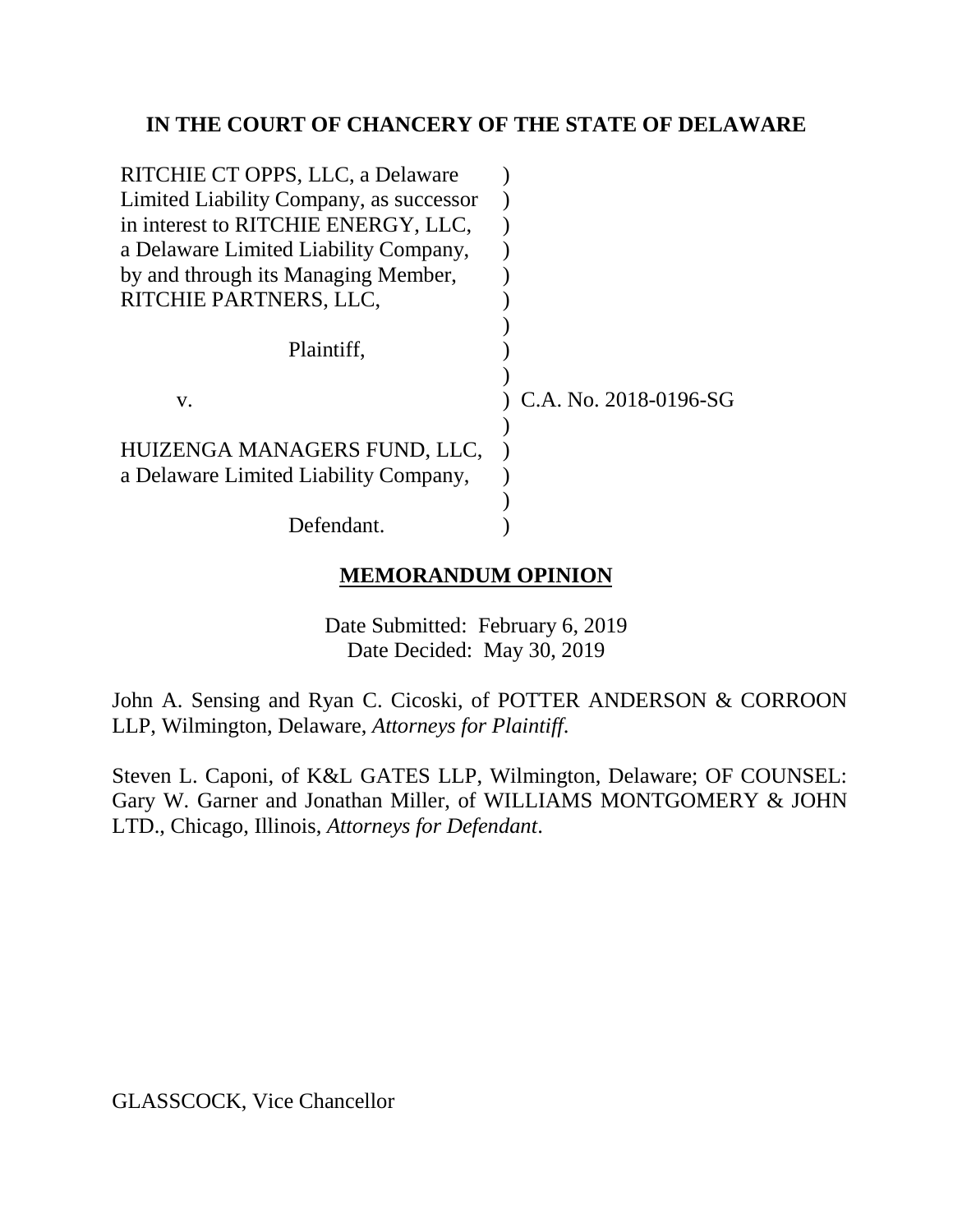Before me is a Motion to Dismiss the Plaintiff's Amended Complaint, which alleges that the Defendant has breached contractual confidentiality and nondisparagement clauses of its contract with the Plaintiff's predecessor in interest. The questions presented are straightforward: Does the Plaintiff have standing to enforce the interests represented in its claims? Are the necessary parties before the Court? Does the absolute litigation privilege trump a contractual non-disparagement provision?

As the reader with fortitude to carry on will quickly discover, however, the procedural and factual background necessary to the decision are not so straightforward. The Defendant is an investor in one of a blizzard of entities created by A.R. Thane Ritchie to promote and service investments. The number of interrelated entities has frustrated my well-intentioned attempt to represent their relationship graphically, so that what follows is my attempt to explain that relationship in prose. Also challenging is the thicket of interrelated lawsuits involving the Defendant and Mr. Ritchie's entities, including at least four filed in this jurisdiction, as well as numerous others. After an attempt to navigate this factual and procedural sargassum, I address the substantive questions, and determine that the Motion to Dismiss must be granted, for the reasons explained below.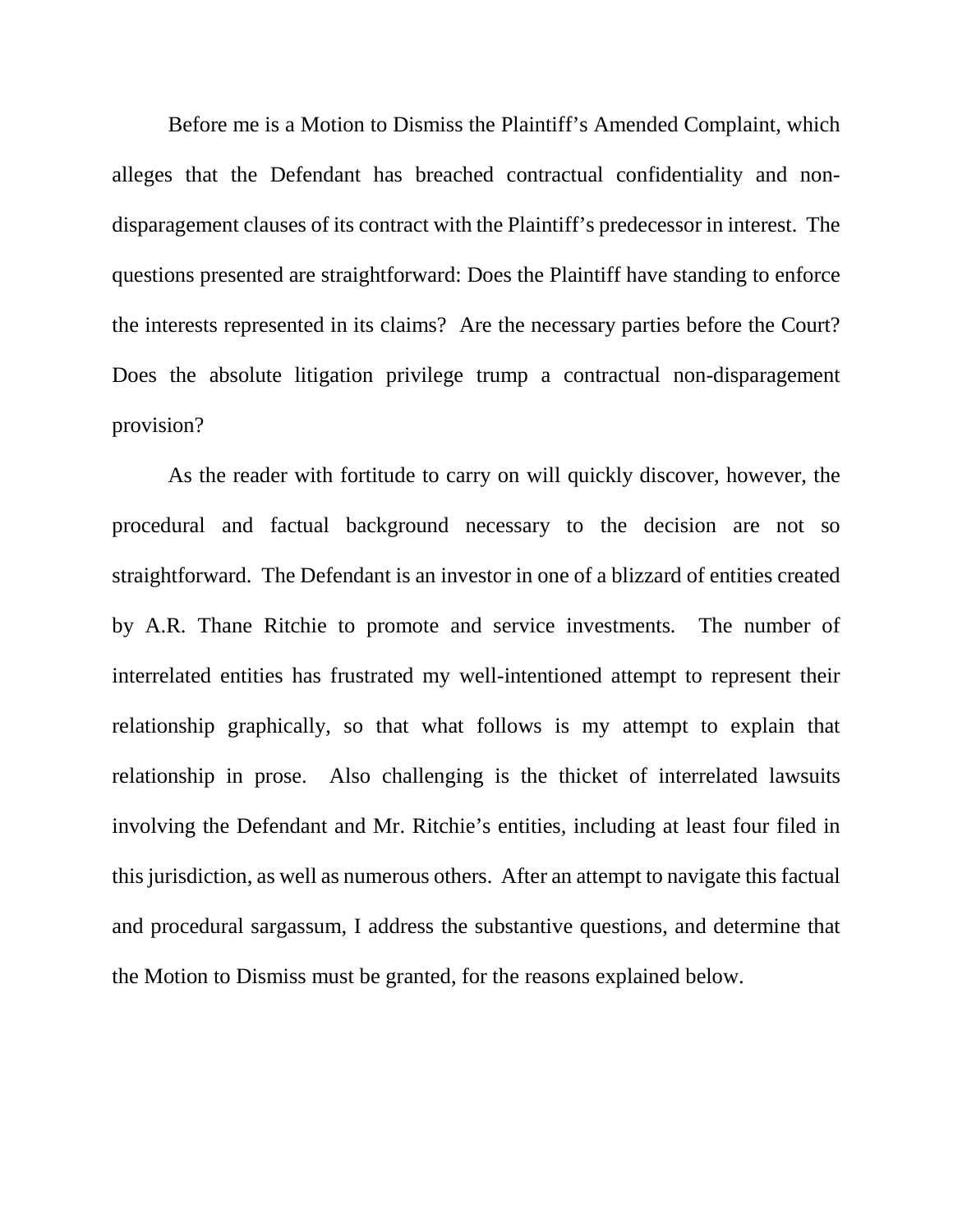#### **I. BACKGROUND**

The following facts, drawn from the Plaintiff's Amended Complaint, are presumed true for purposes of evaluating the Defendant's Motion to Dismiss.

#### *A. The Parties*

The Plaintiff, Ritchie CT Opps, LLC ("Opps"), is a Delaware limited liability company, with a registered office in Wilmington, Delaware.<sup>1</sup> Its managing member is Ritchie Partners LLC ("Partners"), which is also a Delaware limited liability company. 2 Ritchie Energy, LLC ("Energy") was a Delaware limited liability company with its principal place of business in the Cayman Islands. $3$  Energy was formed in 2004.<sup>4</sup> On November 27, 2017, Energy assigned all of its rights, title, and interest to Ritchie Multi-Strategy Global, LLC ("Global").<sup>5</sup> Energy then filed a Certificate of Cancellation with the Delaware Secretary of State.<sup>6</sup> Thereafter, on February 6, 2018, Global transferred the rights, title, and interest it received from Energy to Opps.<sup>7</sup>

The Defendant, Huizenga Managers Fund, LLC ("Huizenga"), is a Delaware limited liability company, with a principal place of business in Oak Brook, Illinois.<sup>8</sup>

- $^{2}$  *Id.* ¶ 12.
- $3$  *Id.*  $\frac{9}{10}$ .
- $^{4}$  *Id.* ¶ 17.
- $^5$  *Id.*  $\P$  10.
- $^6$  *Id.*
- $^{7}$  *Id.*  $\P$  11.
- <sup>8</sup> *Id.* ¶ 13.

 $<sup>1</sup>$  Am. Compl.  $\P$  11.</sup>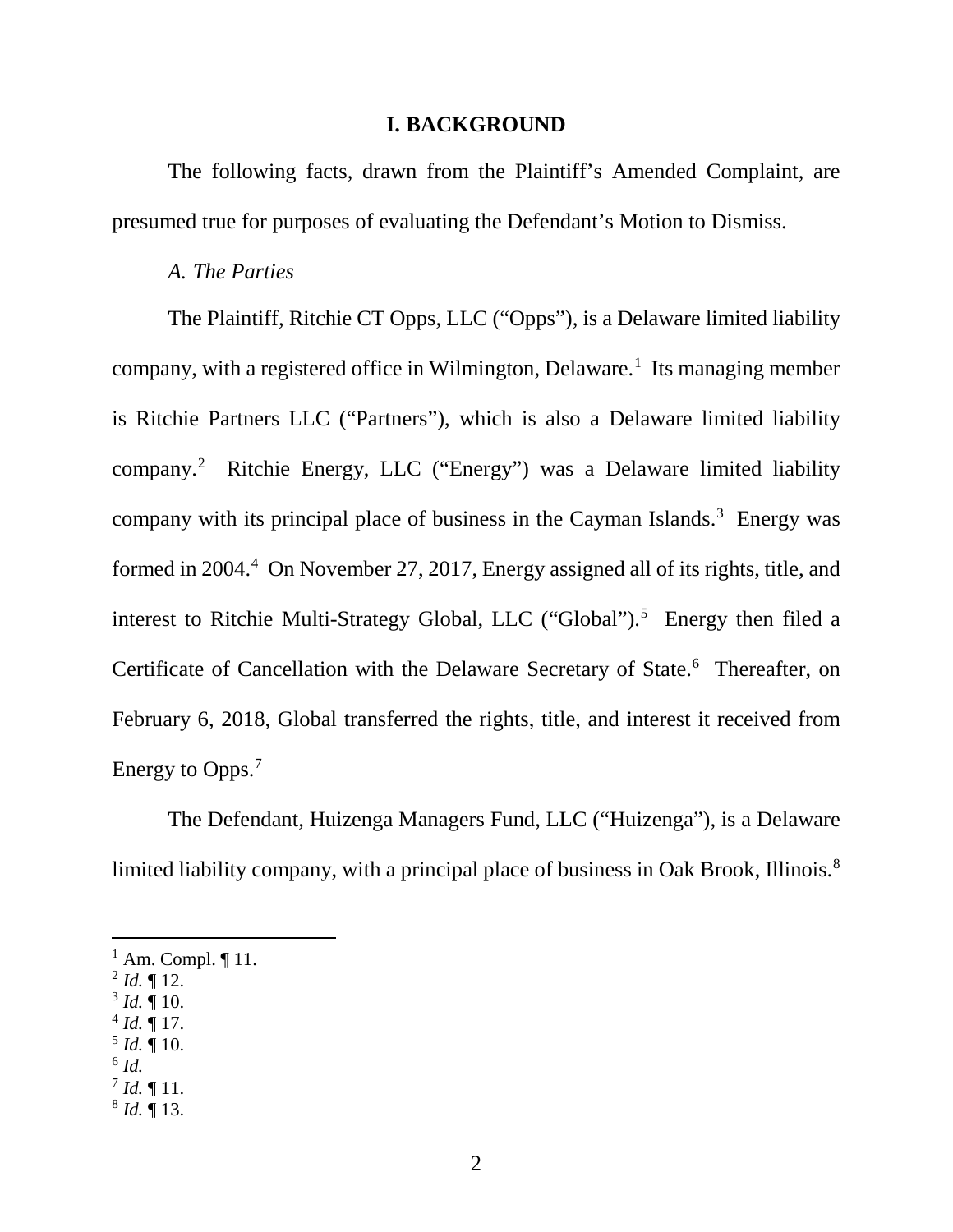It is managed by Huizenga Capital Management, LLC, an Illinois limited liability company.<sup>9</sup> Huizenga is a private investment fund,  $10$  and was an investor in Energy.<sup>11</sup>

### *B. Huizenga Invests in Ritchie Energy*

#### 1. "Ritchie"

The name "Ritchie" is used as a brand name for a family of private investment funds.<sup>12</sup> It is derived from an individual, A.R. Thane Ritchie (Mr. Ritchie).<sup>13</sup> Mr. Ritchie formed, oversaw, and developed the "Ritchie" family of investment funds.<sup>14</sup> Under the structure devised by Mr. Ritchie, Global pools investments from qualified purchasers, and then invests the majority of that pooled capital into an offshore pooled investment vehicle, known as the "MSG Master Fund."15 The MSG Master Fund, in turn, invests in a number of other pooled investment vehicles ("Strategy Funds"), which are committed to certain classes of assets or certain investment strategies.<sup>16</sup> The Strategy Funds are located globally but are often restricted to the investments they receive from the MSG Master Fund.<sup>17</sup> In addition to Global, the MSG Master Fund, and the Strategy Funds, there are a variety of "Ritchie" entities

 $9$  *Id.* 

<sup>10</sup> *Id.* ¶ 27.

<sup>11</sup> *Id.* ¶¶ 1, 29, 30.

 $12$  *Id.* 16.

<sup>&</sup>lt;sup>13</sup> *Id.*  $\vec{\textbf{T}}$  25. I refer to A.R. Thane Ritchie as "Mr. Ritchie," in order to differentiate Mr. Ritchie, an individual, from the various affiliated entities which also bear the name "Ritchie." <sup>14</sup> *Id.*

<sup>15</sup> *Id.* ¶ 19.

 $16$  *Id.*  $\P$  20.

<sup>17</sup> *Id.* ¶ 21.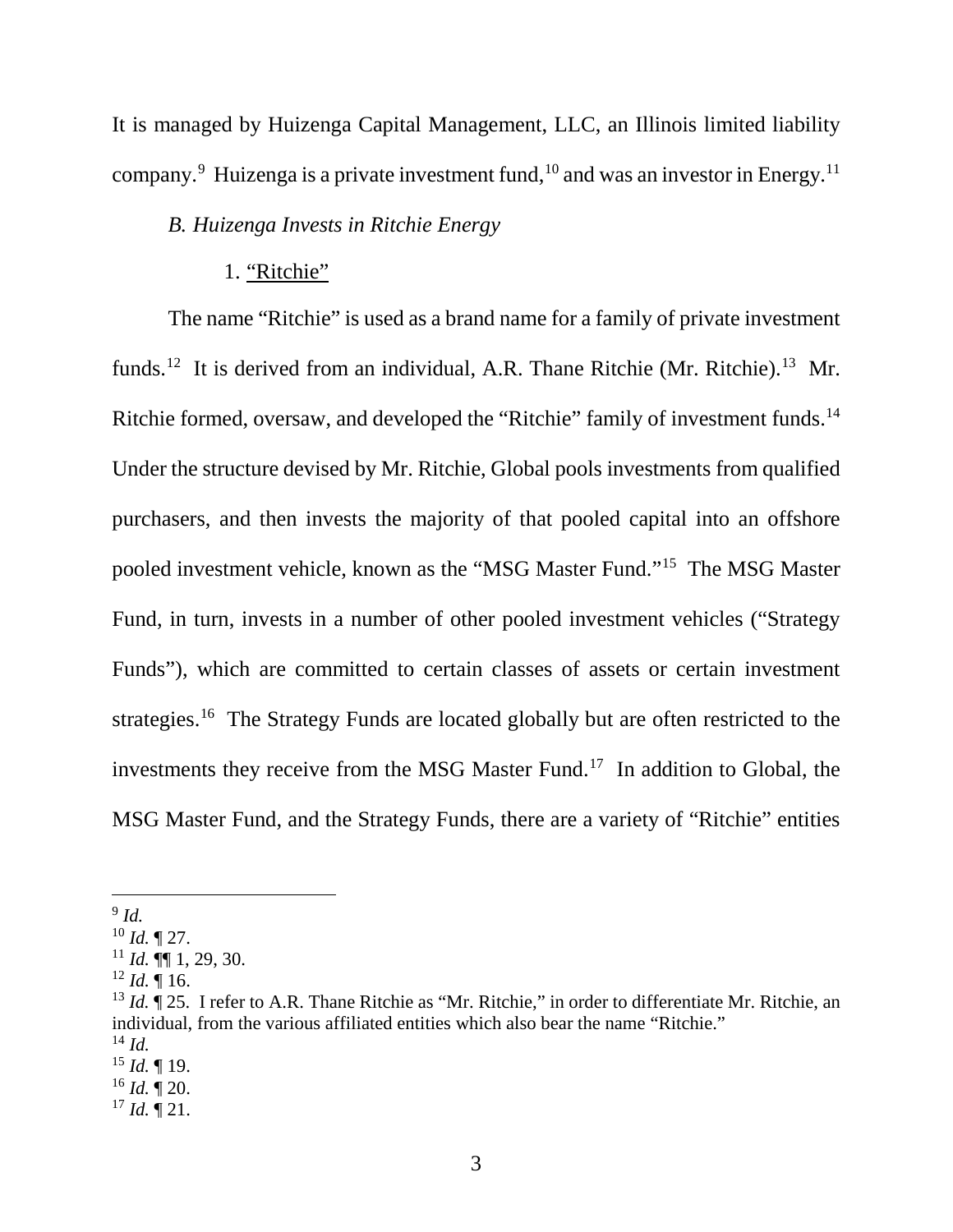that provide services to the various Funds; services such as day-to-day management, advisement on new and existing investments, and raising capital.<sup>18</sup> Pertinent here is Ritchie Capital Management, Ltd. ("Capital Ltd."), a Cayman Islands company with its principal place of business in the Cayman Islands. 19 Capital Ltd. is an investment manager; it managed Global, the MSG Master Fund, and the Strategy Funds.<sup>20</sup>

While not explicitly pled in the Amended Complaint, it appears that Energy was a Strategy Fund.<sup>21</sup> According to Energy's Operating Agreement, Partners was the "Managing Member" of Energy. 22 Capital Ltd. was Energy's "Investment Manager."23 Ritchie Capital Management, LLC ("Capital LLC") was Energy's "Sub-Advisor."24

### 2. Huizenga Invests in Ritchie Energy

In October 2002, Huizenga executed a subscription agreement with Global.<sup>25</sup> Through the subscription agreement, Huizenga was allowed to purchase membership interests in limited liability companies within Global.<sup>26</sup> On September 1, 2004, Huizenga entered into the Ritchie Energy Subscription Agreement (the

 <sup>18</sup> *Id.* ¶ 23.

<sup>19</sup> *Id.* ¶ 24.

 $^{20}$  *Id.*  $\mathbb{q}$  24–26.

<sup>&</sup>lt;sup>21</sup> Answering Br. in Opp'n to Mot. to Dismiss Am.  $\&$  Suppl. Verified Compl. [hereinafter Answering Br.], at 3.

 $22$  Am. Compl.  $\P$  36.

<sup>23</sup> *Id.*

<sup>24</sup> *Id.*

<sup>25</sup> *Id.* ¶ 28.

<sup>26</sup> *Id.*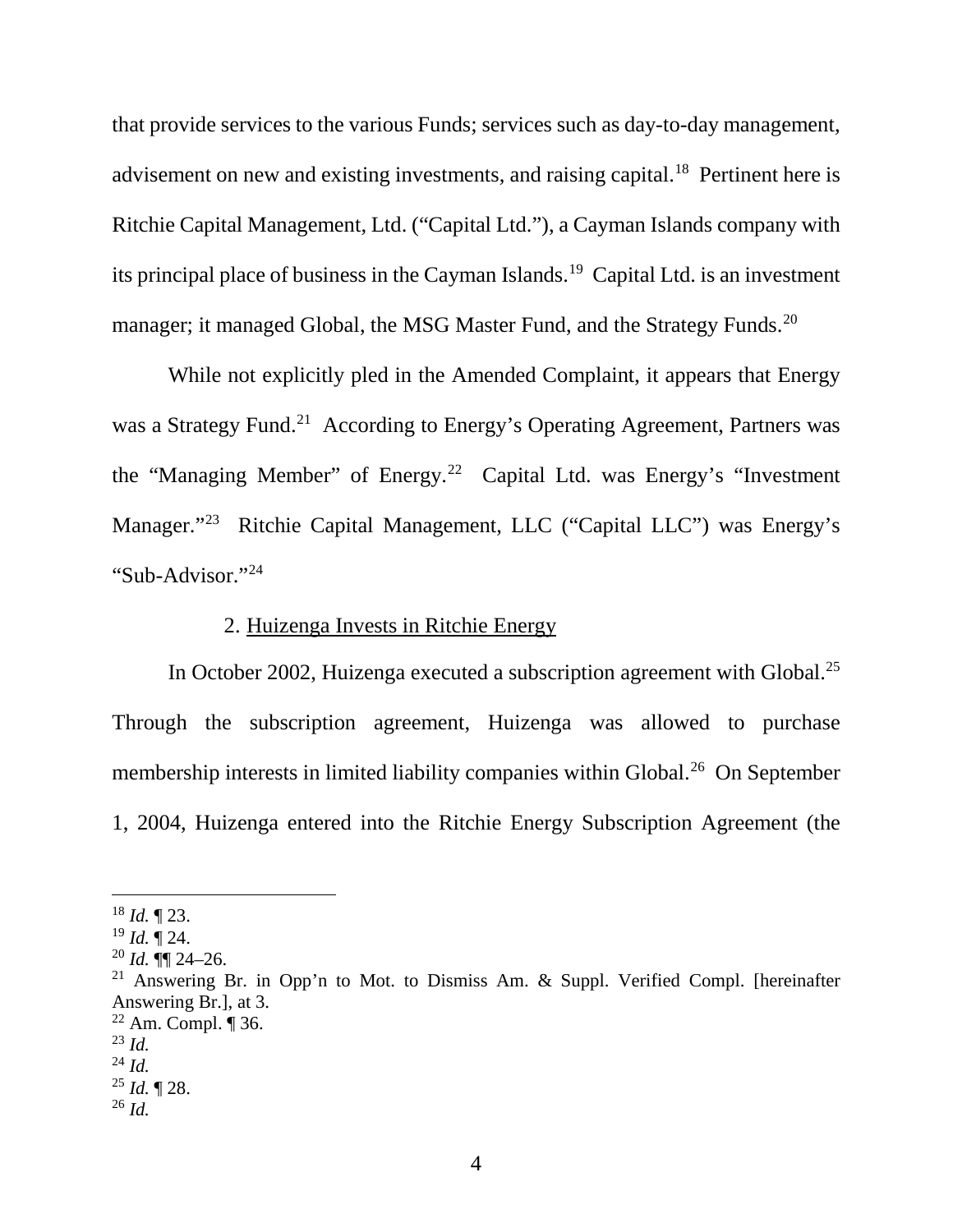"Subscription Agreement").<sup>27</sup> In return for signing the Subscription Agreement and investing \$1.5 million, Huizenga received a \$1.5 million limited liability company interest in Energy. 28 On September 29, 2004, Huizenga entered into the Additional Investment Subscription Form (the "Additional Investment Subscription Form") and purchased an additional \$3.5 million interest in Energy. 29 Huizenga's additional investment was subject to all the terms and conditions of the Subscription Agreement.<sup>30</sup>

# 3. The Terms of Huizenga's Investment in Ritchie Energy

# a. Ritchie Energy's Operating Agreement

Energy's Operating Agreement (the "Operating Agreement") is dated July 1, 2004.31 The Operating Agreement references not only "Member[s]" of Energy, but also "RCM Part[ies]."32 A "Member" is "a Member of the Company, including the Managing Member."<sup>33</sup> The "Managing Member," as mentioned, was Partners, however, the term was also defined in the Operating Agreement to include the Sub-Advisor (Capital LLC) and the Investment Manager (Capital Ltd.).<sup>34</sup> "RCM" is a

 <sup>27</sup> *Id.* ¶ 29.

<sup>28</sup> *Id.*

<sup>29</sup> *Id.* ¶ 30.

<sup>30</sup> *Id.*

<sup>31</sup> *See id.*, Ex. C.

<sup>32</sup> *See generally id.*

<sup>33</sup> *Id.*, Ex. C, § 1.6, Definitions, "Member."

<sup>34</sup> *Id.*, Ex. C, § 1.6, Definitions, "Managing Member," "Investment Manager," "Sub-Advisor;" *see also id.* ¶ 36.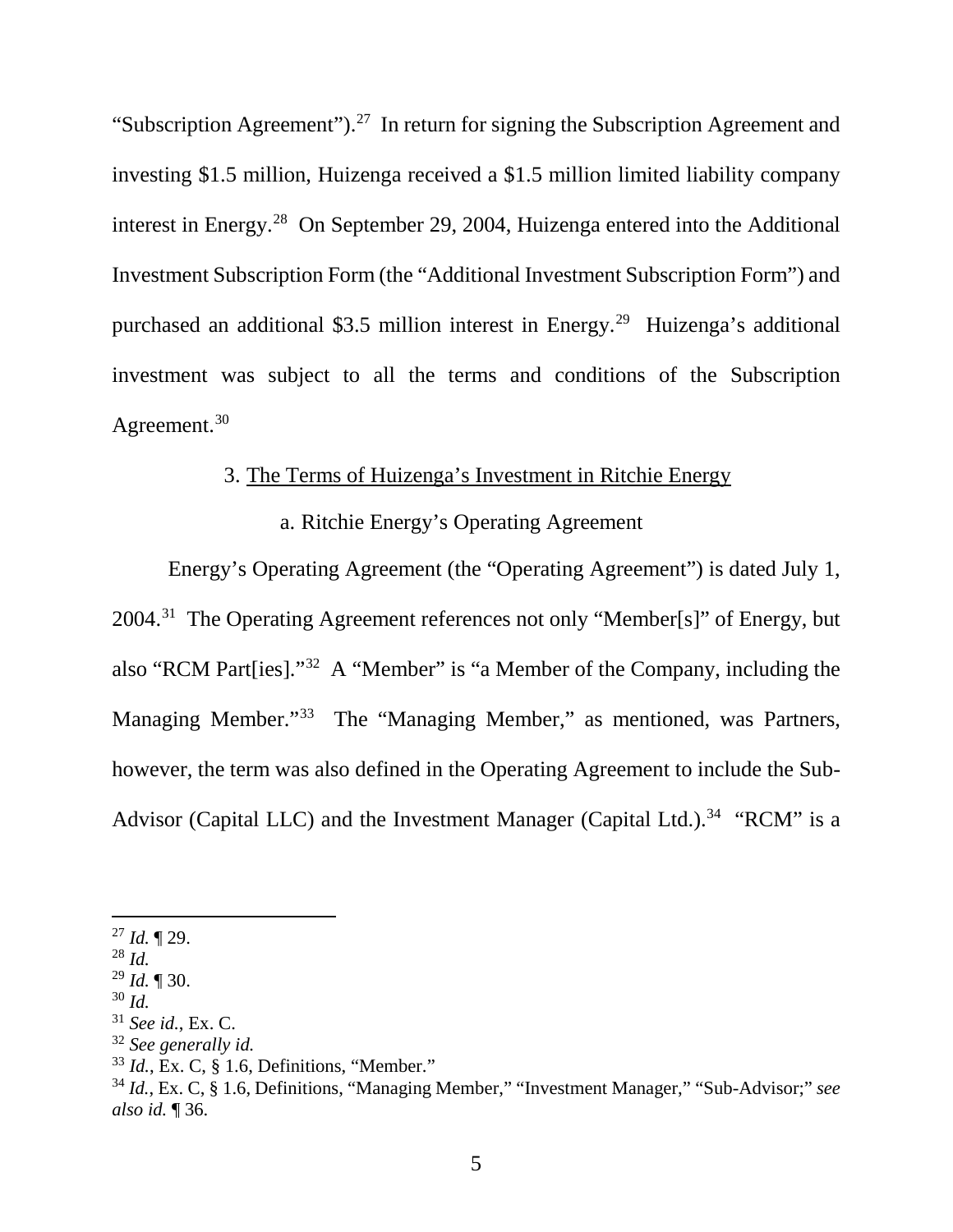defined term in the Operating Agreement; it includes "the Managing Member, the Investment Manager, the Sub-Adviser, and any of their respective Affiliates, which will, collectively, manage the trading and investing of the Company and the Master Fund, and any of their successors or assigns."<sup>35</sup> A "RCM Party" is "(a) RCM, (b) any Affiliate of RCM, and (c) any owner, principal, director, officer or employee of any of the foregoing."<sup>36</sup> An "Affiliate" of a person<sup>37</sup> is "a Person controlling, controlled by or under common control with, that Person, either directly or indirectly through one or more intermediaries."38

According to the Operating Agreement, "[e]ach Member agrees not to disparage  $[Energy]^{39}$  or any RCM Party regarding any of the transactions contemplated hereby, providing that nothing in this **Section 8.22** shall prevent or limit any disclosure a Member reasonable believes such Member is required to make pursuant to Law."40 Furthermore, as part of the Operating Agreement:

Each Member covenants that, except with the prior written consent of the Managing Member, it has and it shall at all times keep confidential and not, directly or indirectly, disclose, divulge, furnish or make accessible to anyone, or use in any manner that would be adverse to the

 <sup>35</sup> *Id.* ¶ 36; *see also id.*, Ex. C, § 1.6, Definitions, "RCM."

<sup>36</sup> *Id.* ¶ 35; *see also id.*, Ex. C, § 1.6, Definitions, "RCM Party." References to a "RCM Party" or to "RCM Parties" in this Opinion use this definition.

 $37$  A "Person" is defined as "any individual, partnership, limited liability company, joint venture, corporation, trust, unincorporated organization, government . . . or other entity, whether or not having legal personality." *Id.* ¶ 35 n.1; *see also id.*, Ex. C, § 1.6, Definitions, "Person." <sup>38</sup> *Id.* ¶ 35 n.1; *see also id.*, Ex. C, § 1.6, Definitions, "Affiliate."

 $39$  The "Company" was defined as "Ritchie Energy, L.L.C., the Delaware limited liability company governed by this Agreement." *Id.*, Ex. C, § 1.6, Definitions, "Company." <sup>40</sup> *Id.* ¶ 43; *id.*, Ex. C, § 8.22.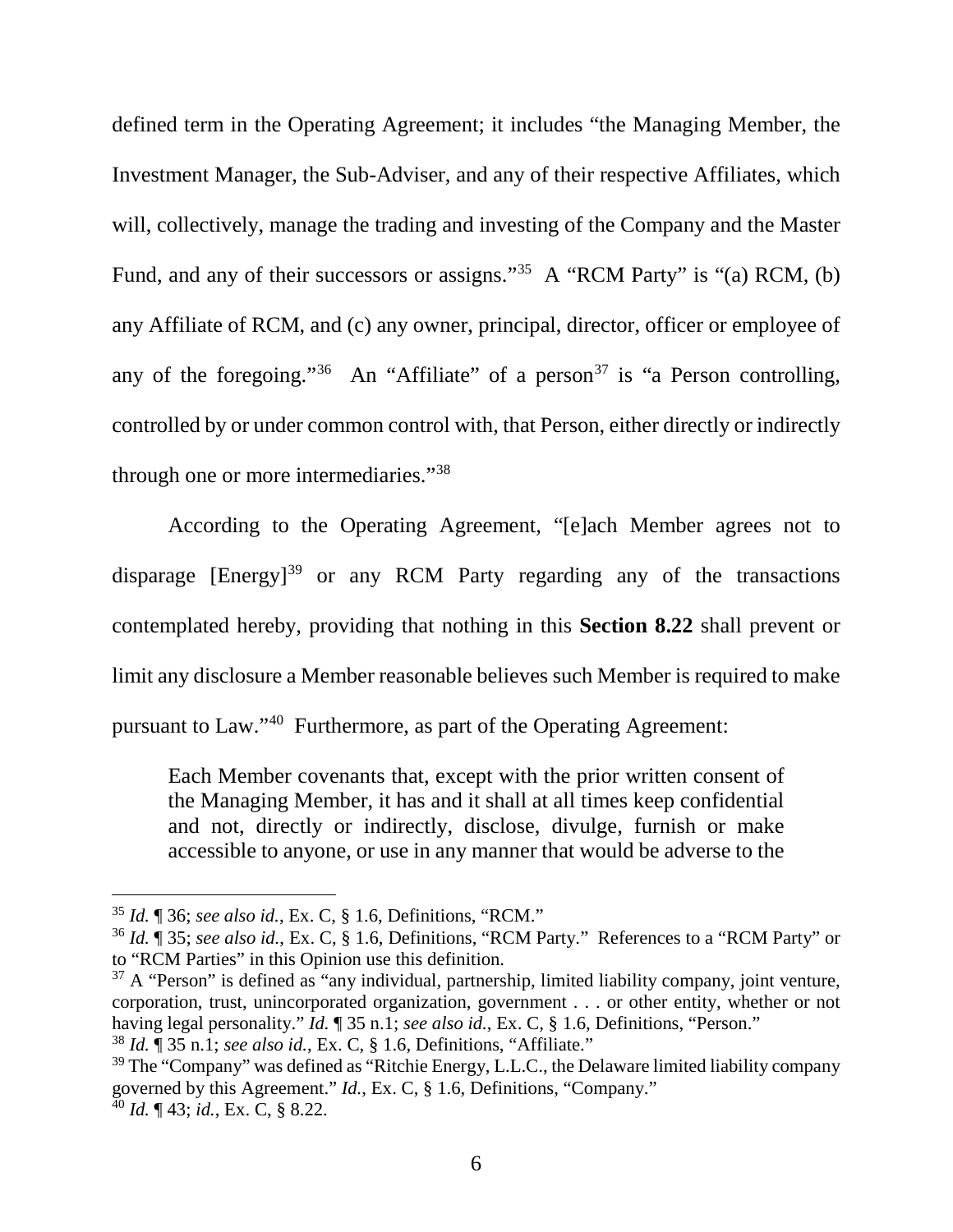interests of [Energy] or any RCM Party, any confidential or proprietary information to which such Member has been or shall become privy relating to the business or assets of the Company or of any of the RCM Parties  $\ldots$ .<sup>41</sup>

The Operating Agreement, "[w]ithout limiting the generality of the foregoing,"

specifically defines confidential and proprietary information to include:

(i) the identities of the personnel of [Energy] and the RCM Parties, (ii) the specific investment techniques utilized by [Energy], (iii) any information regarding a Member, (iv) the performance record of [Energy], and any other financial results or data of [Energy], (v) any communication from any RCM Party or any of its representatives or Affiliates and (vi) the RCM Intellectual Property . . .  $^{42}$ 

Confidential information could be disclosed when the information was "otherwise publicly available (other than information made publicly available by a Member relying on this exemption in disclosing such information) or required to be disclosed by Law  $\dots$   $\cdot$   $\cdot$   $\cdot$  However, even under the exceptions, members of Energy were required to first inform the Managing Member before disclosing confidential information and to give the Managing Member an opportunity to contest whether the information had been made public or whether disclosure was required by Law.<sup>44</sup> Confidential information could be shared by members with certain "Permitted

 <sup>41</sup> *Id.* ¶ 46; *id.*, Ex. C, § 8.21(b).

<sup>42</sup> *Id.* ¶ 44; *id.*, Ex. C, § 8.21(c).

<sup>43</sup> *Id.* ¶ 47; *id.*, Ex. C, § 8.21(b).

<sup>44</sup> *Id.* ¶ 47; *id.*, Ex. C, § 8.21(b).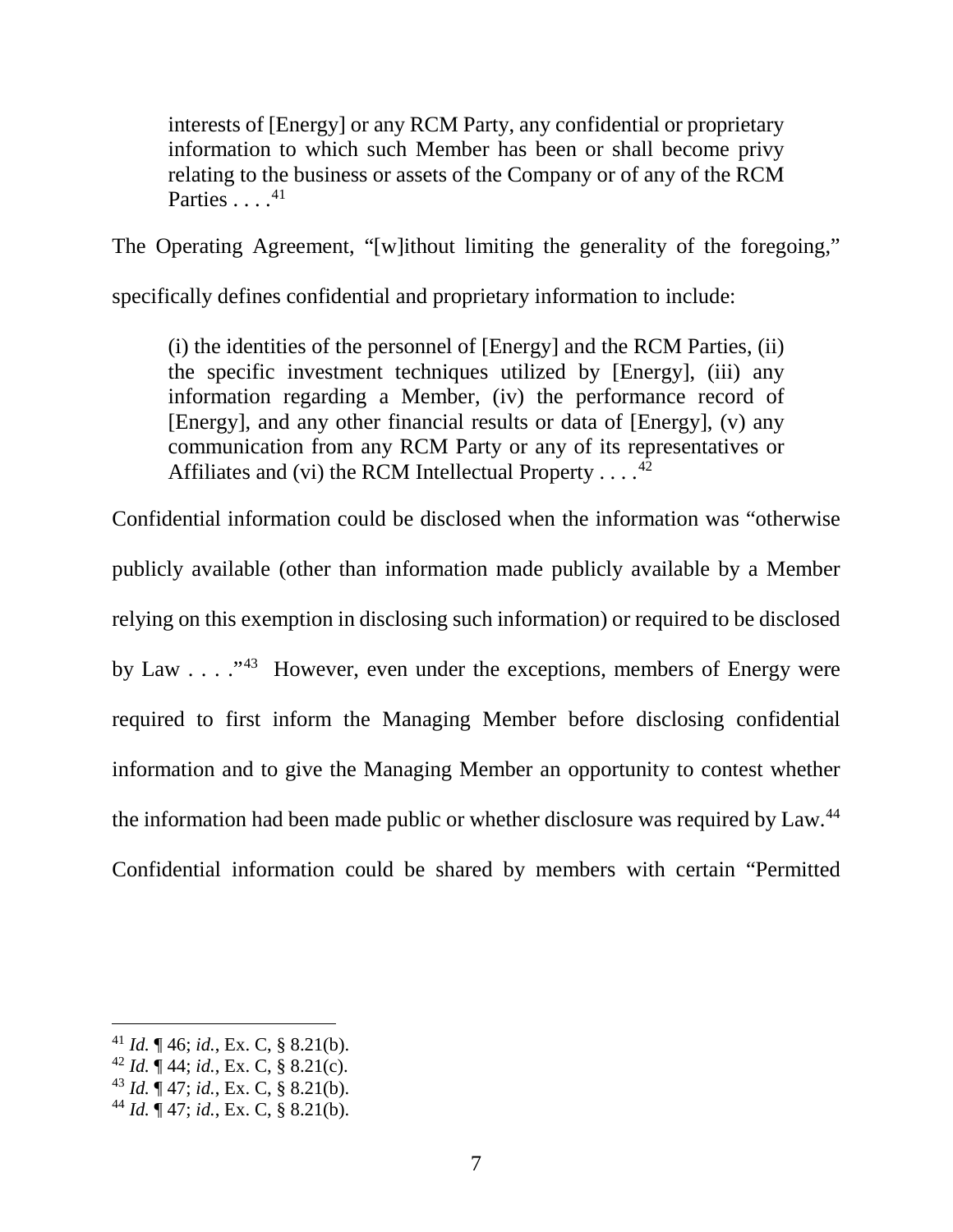Confidants," such as attorneys and accountants, as long as the confidants held the information in strict confidence and did not use it for personal gain.45

Members of Energy agreed, in the Operating Agreement, that breaches of the covenants associated with confidentiality could lead to irreparable harm, for which monetary damages would not be sufficient.<sup>46</sup> "Accordingly, each Member agrees that [Energy] and Managing Member, separately or together, shall be entitled to equitable and injunctive relief, on an emergency, temporary, preliminary and/or permanent basis, to prevent any such breach or the continuation thereof."47 Finally, the Operating Agreement prohibited Members from doing "indirectly — by the use of Affiliates, agents, agreements, contracts, reciprocal business dealings or any other means — that which such Member has agreed not to do directly."48

## b. Huizenga's Subscription Agreement and Additional Investment Subscription Form

Huizenga's Subscription Agreement was signed on September 1, 2004. Terms used but not defined by the Subscription Agreement were given the definitions and meaning set forth in the Operating Agreement.<sup>49</sup> The Subscription Agreement also incorporates the Operating Agreement by reference; Huizenga

 <sup>45</sup> *Id.* ¶ 50; *id.*, Ex. C, § 8.21(b).

<sup>46</sup> *Id.* ¶ 51; *id.*, Ex. C, § 8.21(f).

<sup>47</sup> *Id.*, Ex. C, § 8.21(f); *see also id.* ¶ 51.

<sup>48</sup> *Id.*, Ex. C, § 8.19; *see also id.* ¶ 52.

<sup>49</sup> *Id.* ¶ 32; *id.*, Ex. A, § 1.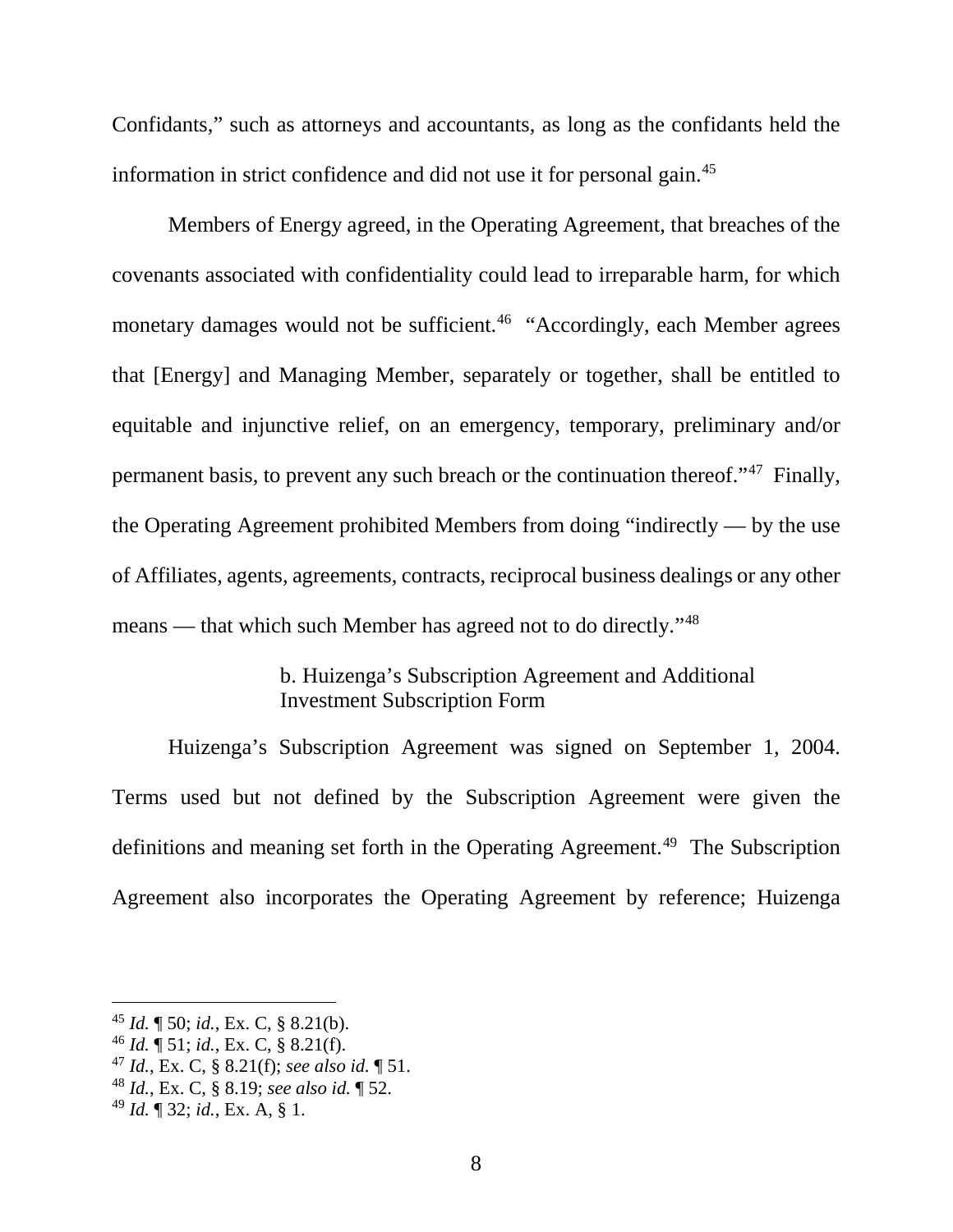"agrees to be bound by the provisions of the Fund's Operating Agreement."50 In the Subscription Agreement, Huizenga specifically agreed to the Operating Agreement, "including without limitation the confidentiality . . . covenants set forth in Section 8.2 of the Operating Agreement."51 Furthermore, according to the Subscription Agreement, "[n]either [Huizenga] nor any representative of [Huizenga] shall publicly disparage [Energy] or any RCM Party."52 As mentioned, Huizenga's additional investment on September 29, 2004 was also made according to the terms and conditions of the Subscription Agreement.<sup>53</sup>

# *C. Huizenga and "Ritchie" Fall Out*

#### 1. Litigation in Illinois

In 2007, Huizenga filed suit against Mr. Ritchie, Capital LLC, and an entity named Ritchie Risk-Linked Strategies, LLC ("Risk-Linked Strategies"), and several other parties, in Illinois (the "Illinois DSA Action"). 54 Huizenga alleged that the defendants in the Illinois DSA Action violated the Delaware Securities Act (the "DSA") by failing to disclose certain information related to Risk-Linked Strategies.<sup>55</sup> Huizenga had made two investments in Risk-Linked Strategies, which were governed by a separate subscription agreement from the Subscription

- <sup>52</sup> *Id.*, Ex. A, § 16; *see also id.* ¶ 43.
- <sup>53</sup> *Id.* ¶ 30; *id.*, Ex. B.
- <sup>54</sup> *Id.* ¶ 55.
- <sup>55</sup> *Id.*

 <sup>50</sup> *Id.* ¶ 32; *id.*, Ex. A, § 2(f).

 $^{51}$  *Id.*, Ex. A, § 17.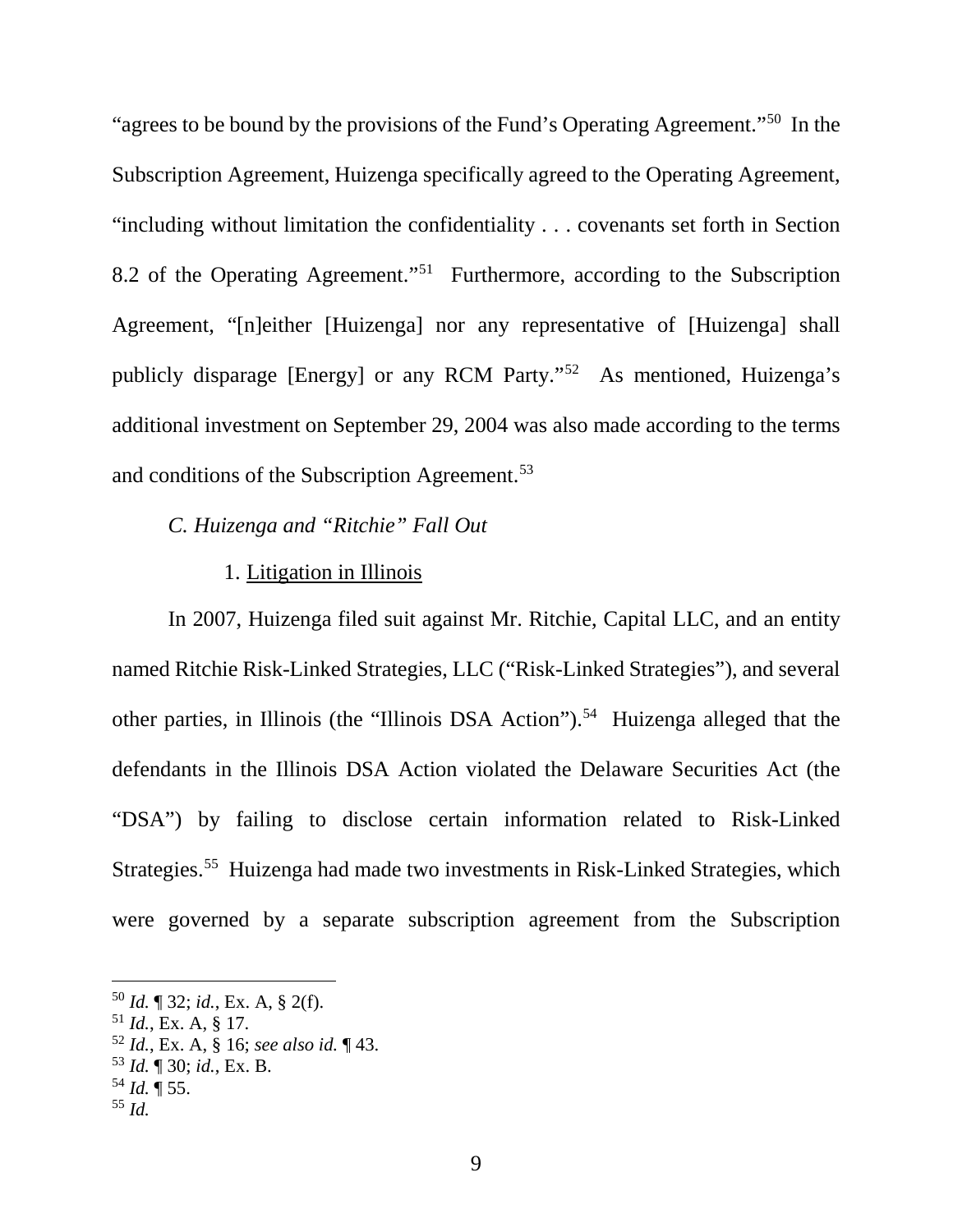Agreement at issue here.<sup>56</sup> In 2015, the Illinois trial court in the Illinois DSA Action found that the Ritchie defendants violated the DSA with regard to the second Risk-Linked Strategies investment and entered a final judgment against them.<sup>57</sup> On appeal, the Illinois appellate court affirmed the violation with regard to the second investment, and found that the first investment in Risk-Linked Strategies also violated the DSA. 58

According to the Amended Complaint, Huizenga has, through subsequent litigation in Illinois and through related legal actions in other states, made public RCM Party confidential information.<sup>59</sup> The Amended Complaint alleges that through the litigation in Illinois, as well as the related disclosure of RCM Party confidential information, Huizenga has disparaged RCM Parties.<sup>60</sup> Additionally, per the Amended Complaint, attorneys representing Huizenga are not holding RCM Party information confidential, and furthermore, because Huizenga's attorneys are purportedly working on a contingency fee basis they are using confidential information for "personal gain."61

For example, Huizenga made public RCM Party confidential information in January 2018 when it publicly filed an amended complaint against several RCM

<sup>58</sup> *Id.* ¶ 57.

<sup>60</sup> *Id.* ¶¶ 58–59.

 <sup>56</sup> *Id.*

<sup>57</sup> *Id.* ¶ 56.

<sup>59</sup> *See, e.g.*, *id.* ¶¶ 58, 60, 63, 65.

<sup>61</sup> *Id.* ¶ 60.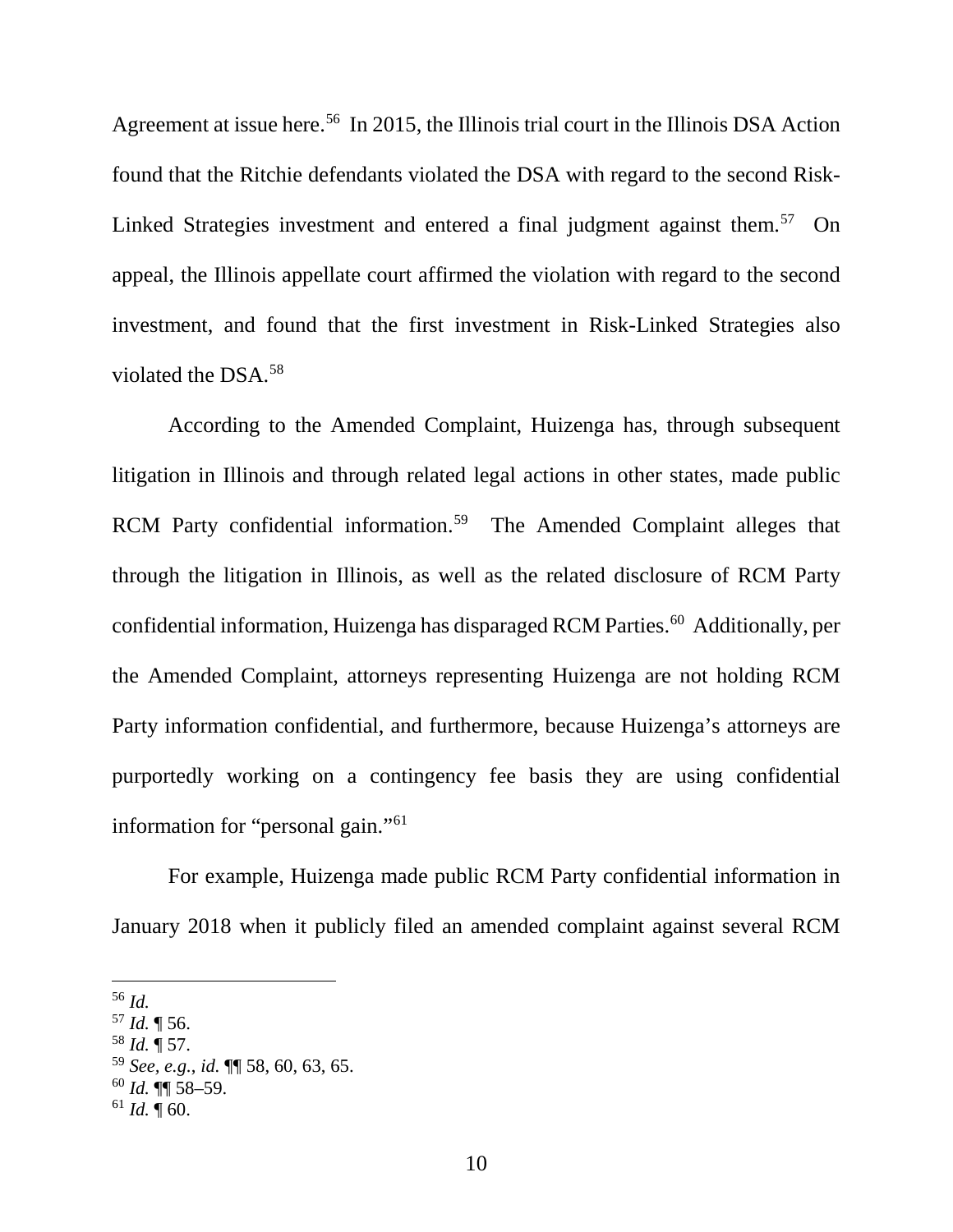Parties in an Illinois action related to a dispute over the appeal bond issued in connection with the appeal of the Illinois trial court's judgment in the Illinois DSA Action.<sup>62</sup> In the same Illinois action regarding the appeal bond, in February 2018, Huizenga then publicly filed a memorandum and exhibits, which also contained RCM Party confidential information.<sup>63</sup> The publicly filed exhibits included information "detailing the identity, assets, property ownership, and potential whereabouts of Thane Ritchie and other affiliated parties."<sup>64</sup> The public exhibits also included a non-public organizational chart that discloses the relationship between certain RCM Parties.<sup>65</sup> In addition, Huizenga disclosed "allegations" regarding the income and assets of [Capital LLC] and other RCM Parties," and the identity of "Ritchie personnel responsible for controlling and directing payments made by and from RCM Parties."66

Furthermore, in March 2018, Huizenga served a New York Information Subpoena upon Millennium Technology Value Partners L.P. ("Millennium") in an effort to recover a management fee owed to one of the judgment debtors in the Illinois DSA Action.67 The Plaintiff alleges that Huizenga learned the identity of Millennium and its relationship to the RCM Parties from confidential information

- <sup>63</sup> *Id.*
- <sup>64</sup> *Id.* ¶ 63. <sup>65</sup> *Id.*
- <sup>66</sup> *Id.*
- <sup>67</sup> *Id.* ¶ 64.

 $62$  *Id.*  $\sqrt{62}$ .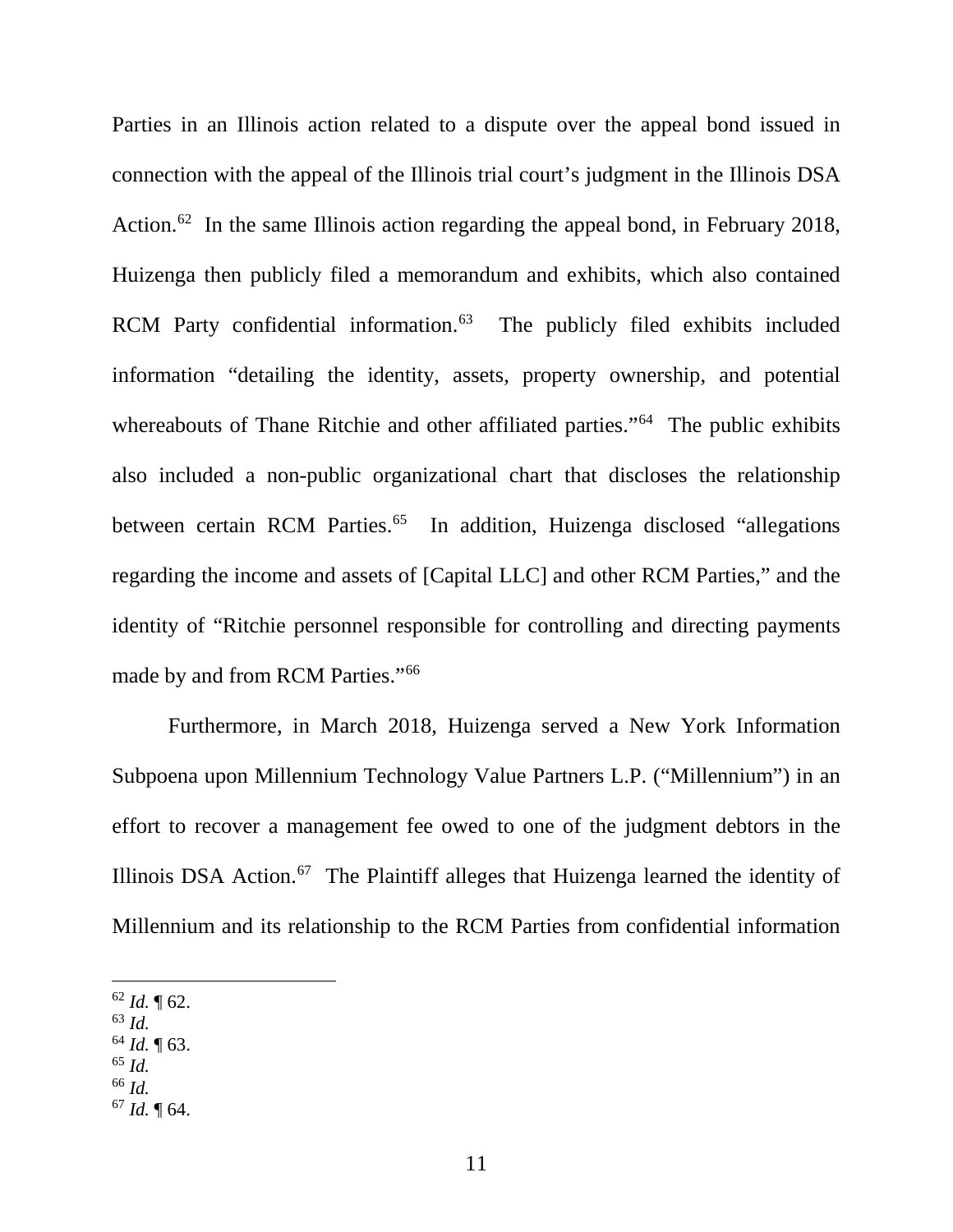provided to Huizenga as an investor in certain of the RCM Parties.<sup>68</sup> In April 2018, Huizenga served an Illinois "Citation to Discover Assets" upon Interactive Brokers, LLC, an electronic brokerage firm, including for an entity named Alpha Carta Ltd., which Huizenga alleged was an Illinois DSA Action judgment debtor.<sup>69</sup> Interactive Brokers, LLC thereafter froze the assets of Alpha Carta Ltd. and prevented it from making trades through Interactive Brokers, LLC.70 The Plaintiff alleges that Huizenga learned the identity of Alpha Carta Ltd. and its relationship to the RCM Parties from confidential information provided to Huizenga as an investor in certain of the RCM Parties.71 According to the Plaintiff, Huizenga provided the identity of Millennium and Alpha Carta Ltd. to its attorneys in violation of contractual obligations to keep such information confidential.72

In May 2018, Huizenga filed a second amended complaint in the Illinois action related to the appeal bond.<sup>73</sup> The second amended complaint included confidential information (for example, regarding the assignment of rights between the RCM Parties) and is disparaging of RCM Parties (for example, alleging that Mr.

 $^{73}$  *Id.*  $\llbracket 68.$ 

 <sup>68</sup> *Id.* ¶ 65.

<sup>69</sup> *Id.* ¶ 66.

<sup>70</sup> *Id.*

 $^{71}$  *Id.* ¶ 67.

<sup>72</sup> *Id.* ¶¶ 65, 67 (alleging that, under a contingent-fee representation agreement, Huizenga's attorneys used RCM Party confidential information for financial gain, contravening the confidentiality provisions).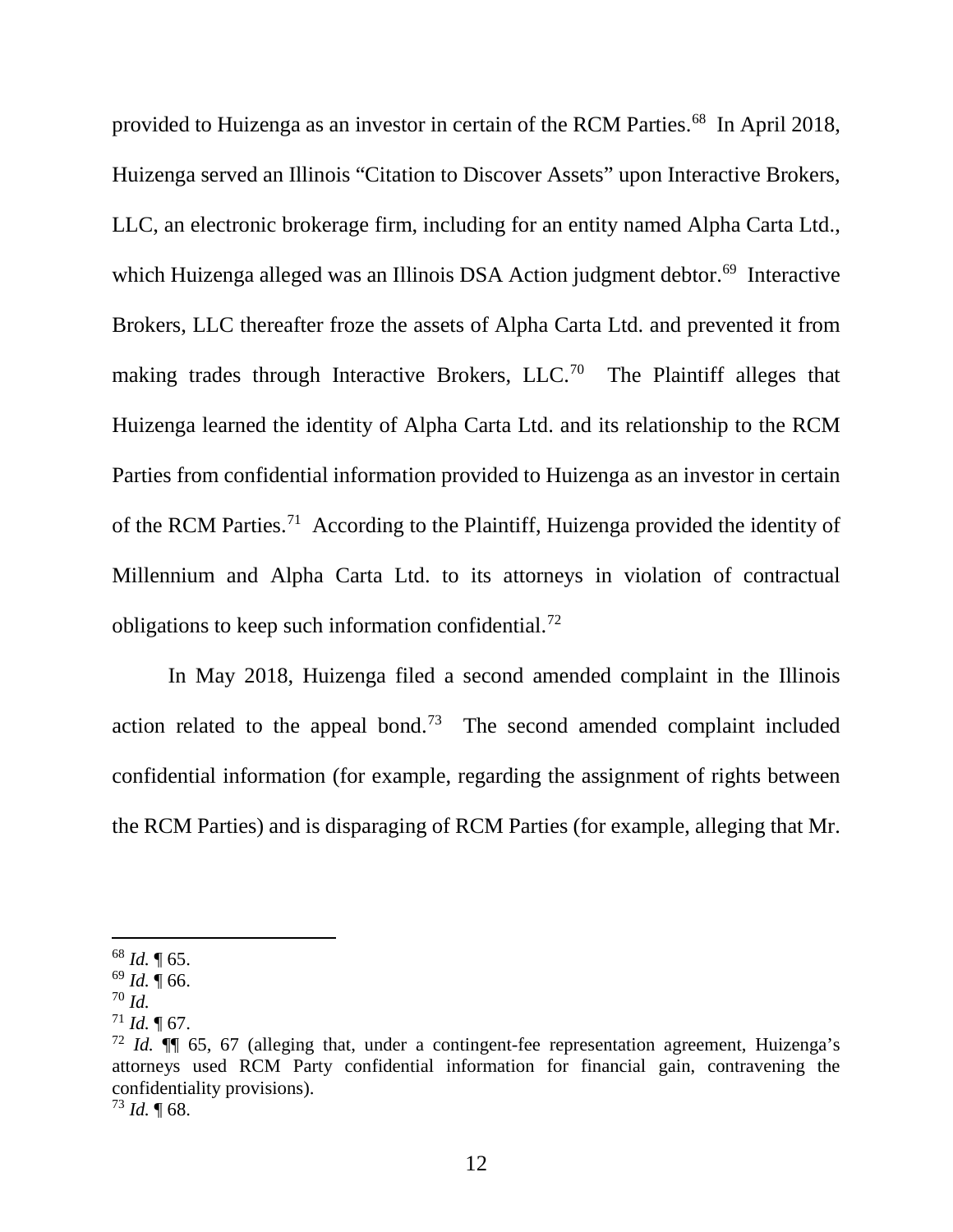Ritchie has used RCM Parties as a "piggybank").<sup>74</sup> Per the Amended Complaint, Huizenga has made, either orally or in writing, other disparaging remarks regarding Mr. Ritchie or an RCM Party such as: "international fraudster," "fraudulently avoiding creditors," "using foreign citizenship for the purposes of engaging in illicit financial activities or financial crimes," among others.75 The Plaintiff cites only to court documents filed by Huizenga in various actions in Illinois as specific support for disparaging statements made by Huizenga about a RCM Party. 76

## *D. Relevant Events after the Filing of this Action*

It is relevant to the motion to dismiss analysis<sup>77</sup> to detail certain related litigation filed in other courts, and certain events that have occurred since the original Complaint was filed. 78 Opps filed its original Complaint on March 19, 2018, before some of the events referenced above occurred, and then its Amended Complaint on June 18, 2018.

 $^{74}$  *Id.*  $\sqrt{ }$  69.

<sup>75</sup> *Id.* ¶ 73; *see also id.* ¶ 74.

<sup>76</sup> *See id.* ¶ 74.

 $77$  The Defendant has moved to dismiss the Plaintiff's claims, in part, in light of these other litigations. *See* Opening Br. in Support of Its Mot. to Dismiss Am. And Suppl. Verified Compl. [hereinafter Opening Br.], at 16–30.

 $78$  The parties, at my request, jointly submitted a helpful timeline detailing all other relevant litigations to this action, I draw the facts below from that stipulated timeline. *See* D.I. 77 [hereinafter, "Litigation Timeline"].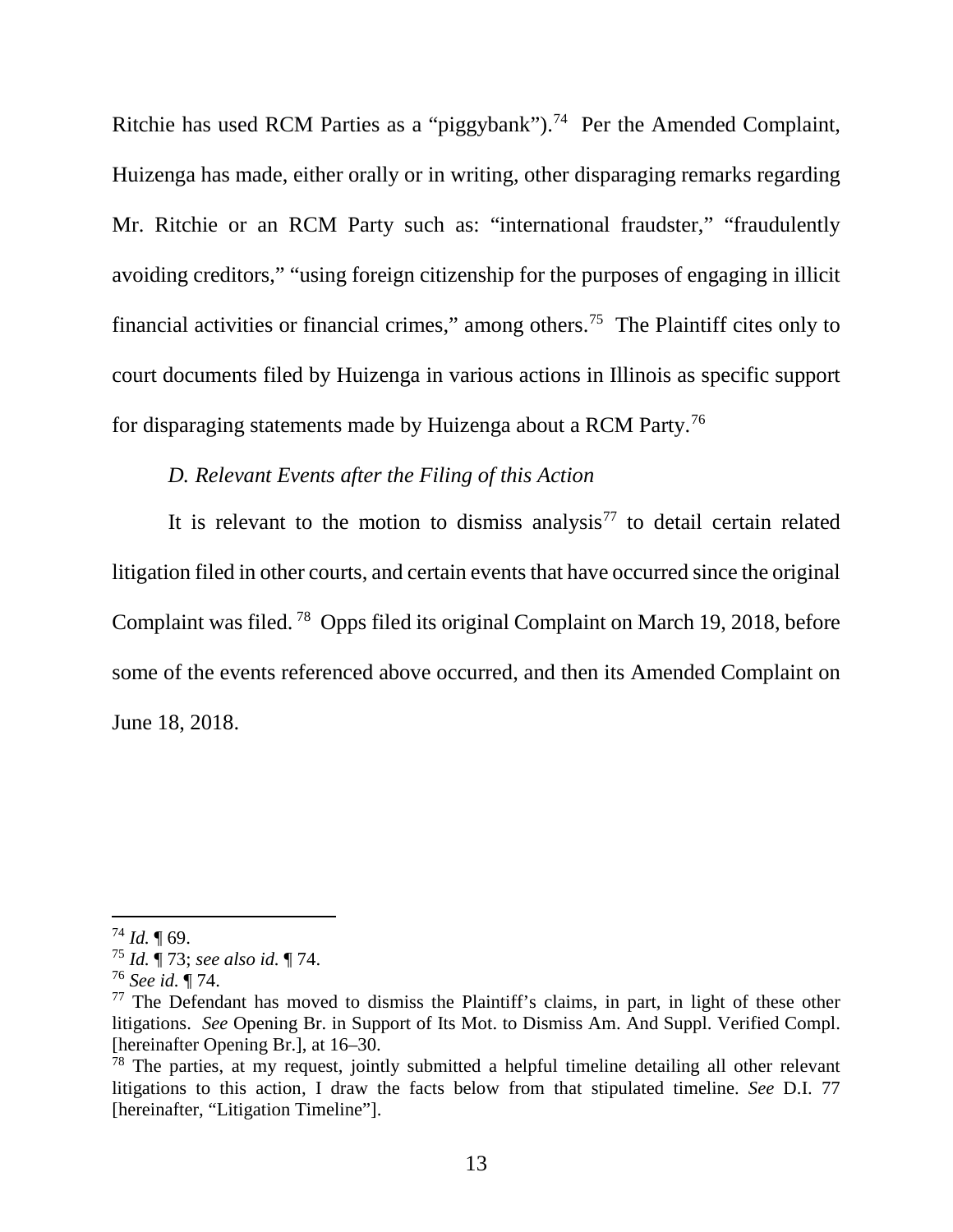#### 1. The Actions in Illinois

For reference, the Illinois DSA Action was filed on April 6, 2007.<sup>79</sup> As mentioned above, it resulted in two judgments against the defendants for violating the DSA; the defendants included Mr. Ritchie, Capital LLC, and Risk-Linked Strategies.<sup>80</sup> The first judgment was paid via appeal bond in 2017, and the second judgment was paid in 2018.<sup>81</sup> On June 18, 2018, Risk-Linked Strategies filed a Petition to Vacate in the Illinois DSA Action, which was dismissed.<sup>82</sup> The parties are currently briefing Huizenga's motions for sanctions (brought in response to the Petition to Vacate) and entitlement to attorneys' fees and costs.<sup>83</sup> However, Huizenga and the RCM Parties have also brought other litigation against each other in Illinois and in Delaware.

#### a. The Cook County Fraud Action

On September 13, 2017, Huizenga filed an action (the "Cook County Fraud Action") against Mr. Ritchie, Capital Ltd., Partners, Risk-Linked Strategies and another RCM Party, and their insurers, in Cook County, Illinois. 84 Huizenga alleges fraud, civil conspiracy, and fraudulent transfer.<sup>85</sup> This appears to be the litigation

<sup>83</sup> *Id.*

 $79$  Litigation Timeline, at 1.

<sup>80</sup> *Id.*

<sup>81</sup> *Id.*

<sup>82</sup> *Id.*

<sup>84</sup> *Id.* at 2. <sup>85</sup> *Id.*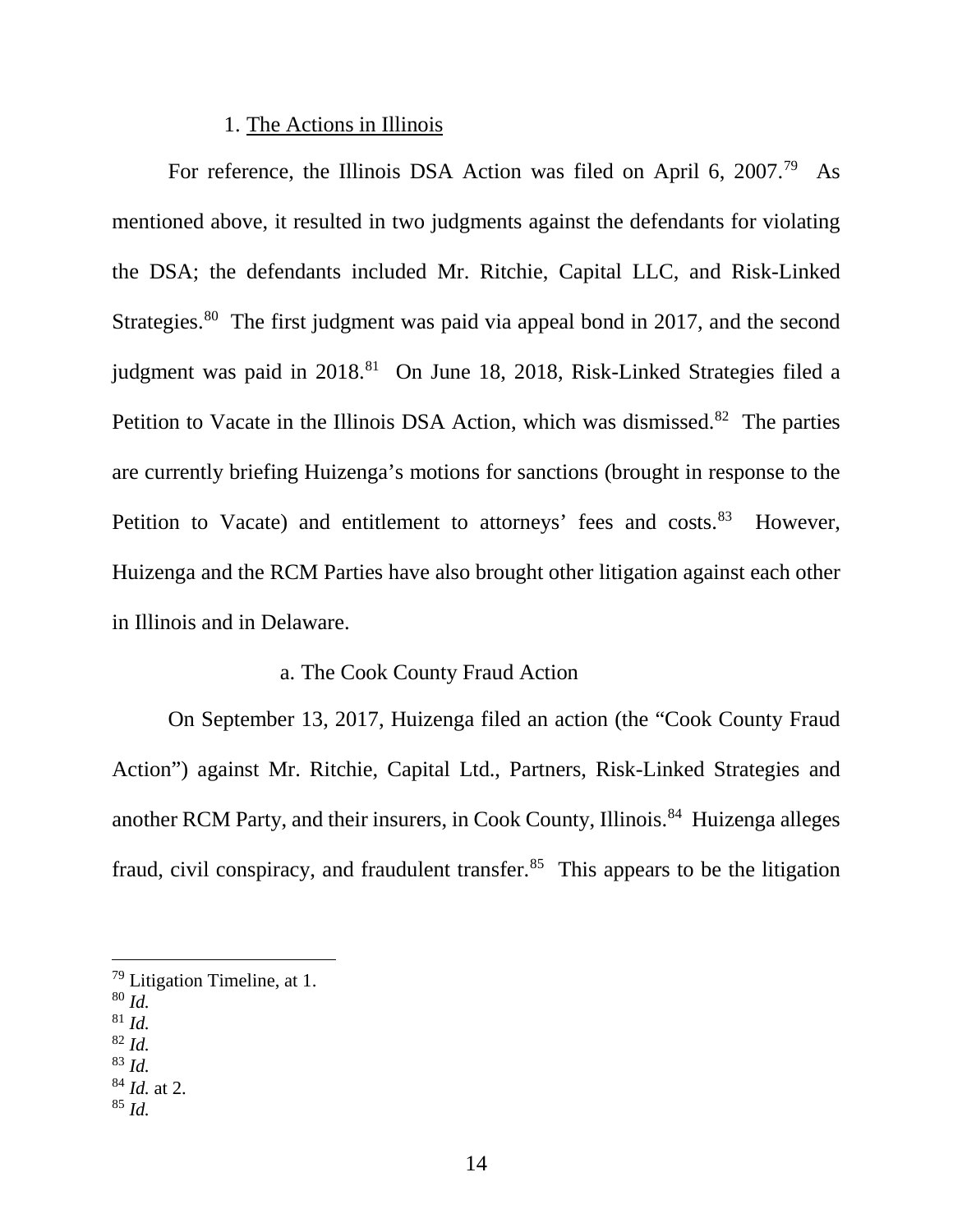concerning the appeal bond, referenced above.<sup>86</sup> Huizenga has since settled with the insurers.87 Huizenga, with the agreement of the remaining defendants, was granted leave to file a third amended complaint by January 8, 2019.<sup>88</sup>

## b. The DuPage County Action

On January 31, 2018, two "John Doe" entities filed an action in Illinois (the "DuPage County Action") against Huizenga.<sup>89</sup> The John Doe plaintiffs sought injunctive relief for breach of contractual non-disparagement and confidentiality provisions.<sup>90</sup> The plaintiffs voluntarily dismissed their claims without prejudice; however, Huizenga moved for sanctions.<sup>91</sup> The Illinois Court deemed sanctions appropriate, and the parties are currently in discovery on sanctions, in advance of an evidentiary hearing.<sup>92</sup>

# c. The Cook County Injunction Action

On March 8, 2018, Global, through its Managing Member, Capital Ltd., brought an action against Huizenga in Illinois (the "Cook County Injunction Action").<sup>93</sup> The plaintiff seeks injunctive relief for breach of contractual non-

<sup>92</sup> *Id.*

 <sup>86</sup> Am. Compl., Exs. D, F (noting case number 17-L-9244); Litigation Timeline at 2 (noting case number 17-L-9244).

<sup>&</sup>lt;sup>87</sup> Litigation Timeline, at 2.

<sup>88</sup> *Id.*

<sup>89</sup> *Id.* at 2–3.

<sup>90</sup> *Id.* at 2–3*.*

<sup>91</sup> *Id.*

<sup>93</sup> *Id.* at 3.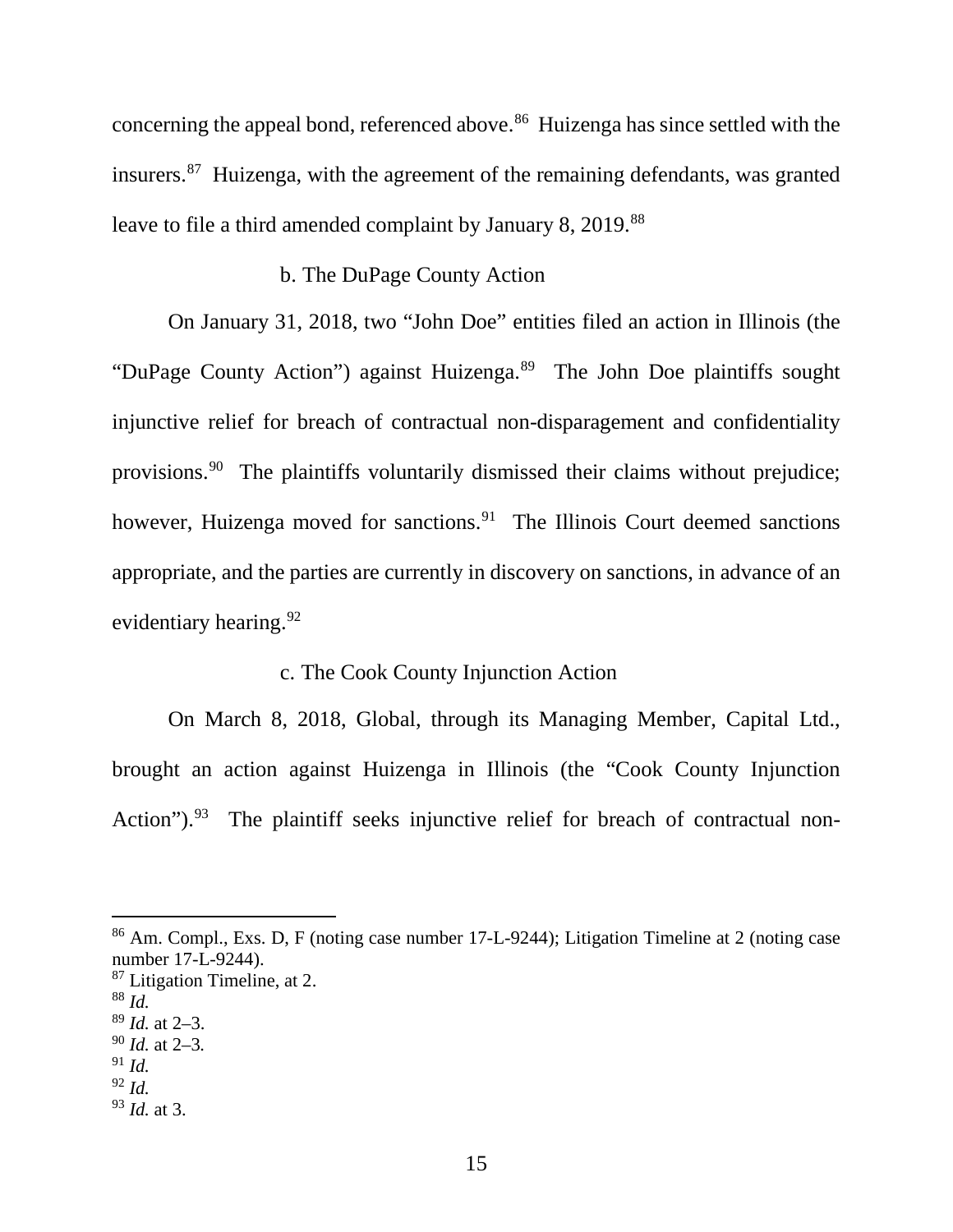disparagement and confidentiality provisions. 94 Huizenga has moved to dismiss the complaint.<sup>95</sup> Its motion to dismiss is currently pending.<sup>96</sup> The Illinois Court has already granted a Huizenga motion for sanctions in the action.<sup>97</sup>

## 2. The Delaware Superior Court Action

On May 3, 2018, Global filed an action in Delaware Superior Court against Huizenga (the "Delaware Superior Court Action").<sup>98</sup> Global's claims relate to contractual confidentiality and damages related to the Illinois DSA Action.<sup>99</sup> Huizenga filed a motion to dismiss, which was argued on December 17, 2018.<sup>100</sup> The Delaware Superior Court Action was stayed on January 19, 2019.<sup>101</sup>

Risk-Linked Strategies has since filed a petition for Chapter 11 bankruptcy in

United States Bankruptcy Court of the District of Delaware.102

*E. Procedural History*

 <sup>94</sup> *Id.*

<sup>95</sup> *Id.*

<sup>96</sup> *Id.*

<sup>97</sup> *Id.*

<sup>98</sup> *Id.* at 4. This is the second of three related cases filed in Delaware Superior Court. The first was filed on May 24, 2017 by Mr. Ritchie, Capital LLC, Partners, and Risk-Linked Strategies, who sought contractual indemnification for judgment and fees in relation to the Illinois DSA Action. *Id.* at 2. The Delaware Superior Court stayed the case pursuant to *McWane*. *Id.* at 2. A third action was filed on August 24, 2018 in which Risk-Linked Strategies, Capital Ltd., and an entity named Ritchie Multi-Strategy Global Trading, Ltd. brought a contractual claim for fees incurred, as alleged subrogees of non-liable parties, in the Illinois DSA Action. *Id.* at 4. <sup>99</sup> *Id.* at 4.

<sup>100</sup> *Id.*

<sup>101</sup> *See* D.I. 81; D.I. 83; *Ritchie Multi-Strategy Global, LLC v. Huizenga Managers Fund, LLC*, 2019 WL 194353 (Del. Super. Jan. 15, 2019).

 $102$  Litigation Timeline, at 4.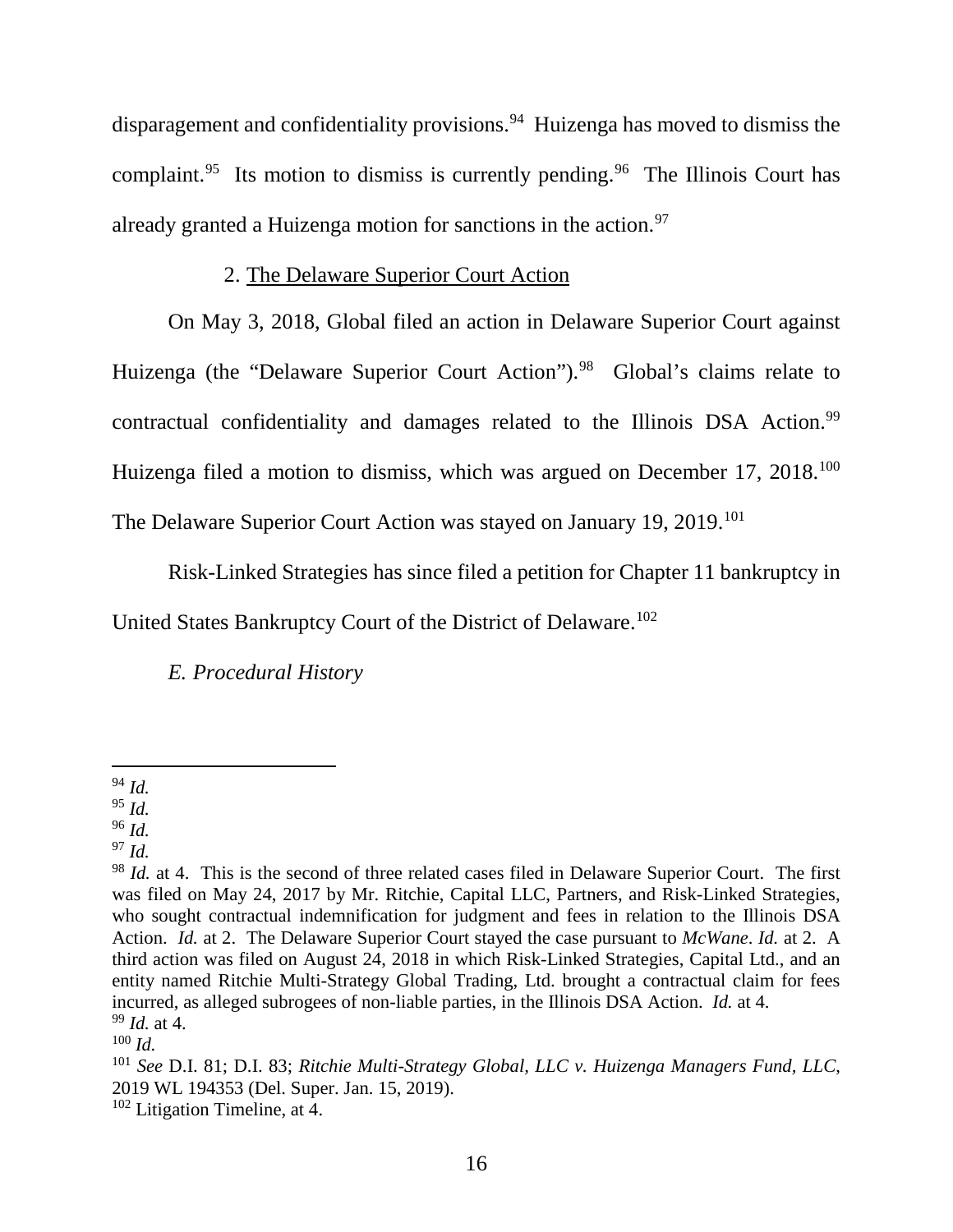Opps filed its original Complaint against Huizenga on March 19, 2018. Opps also sought a Temporary Restraining Order (a "TRO") to enjoin Huizenga from disclosing confidential information and disparaging Opps and other RCM Parties. At a TRO Hearing on March 27, 2018, the parties reached a verbal agreement governing their litigious behavior in existing litigations elsewhere and I agreed to stay the Motion for a TRO. However, within a month, Opps asked to lift the stay and renewed its Motion for a TRO. I held another TRO hearing on April 26, 2018, where I agreed to lift the stay and denied the Motion for a TRO, but I entered a Bench Order to govern certain litigious behavior in any new action brought by Huizenga against a RCM Party. Opps then filed an Amended Complaint on June 18, 2018.

Huizenga filed a Motion to Dismiss the Amended Complaint on June 29, 2018. On August 22, 2018, Opps submitted a letter alleging that Huizenga had, in connection with the action in the United States Bankruptcy Court of the District of Delaware, violated the March 27, 2018 verbal agreement. Huizenga responded by letter on August 27. I held Oral Argument on the Motion to Dismiss on November 9, 2018.103

 $103$  In addition to briefing, I also received a supplemental letter from Huizenga on October 16, 2018. *See* D.I. 69.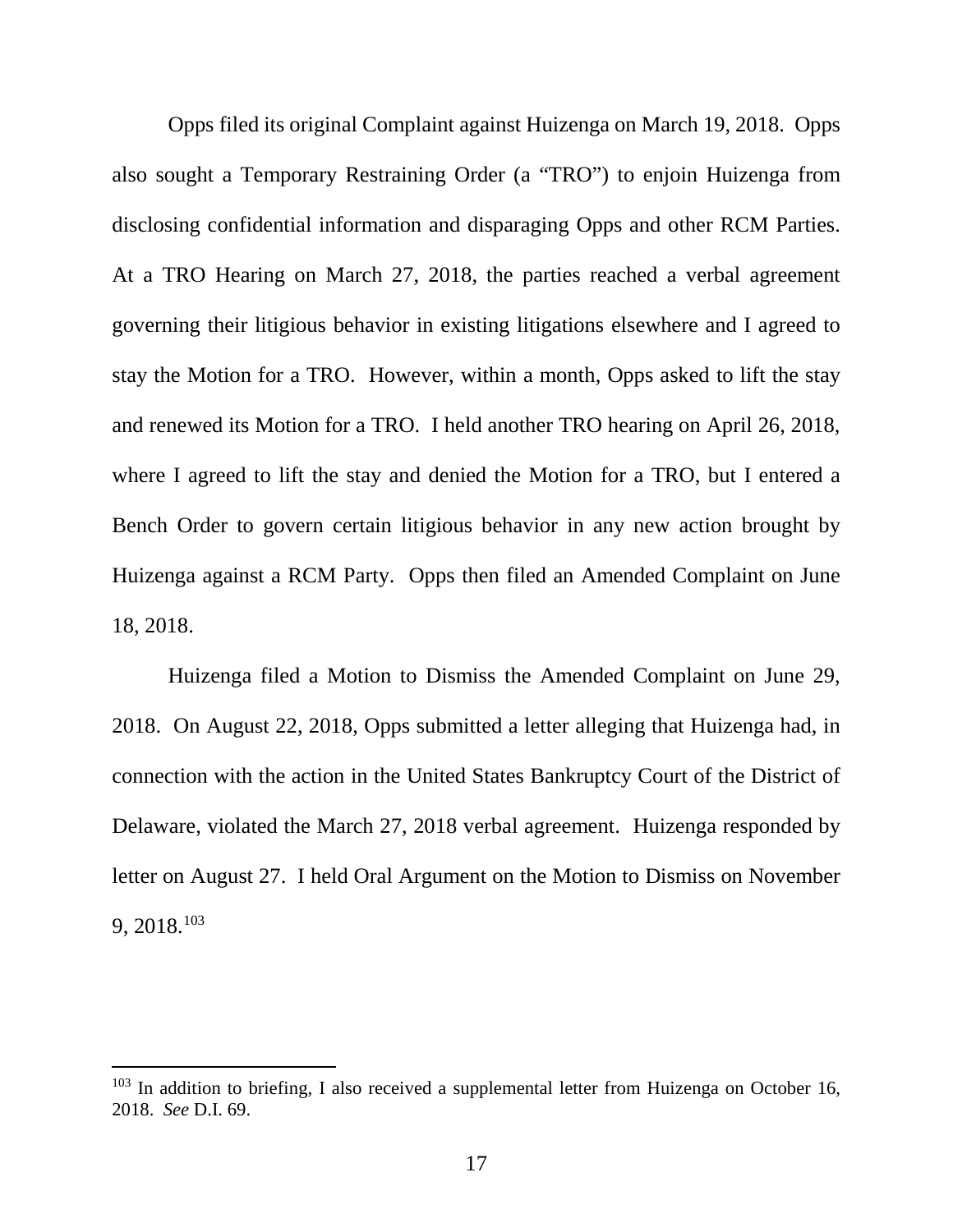At Oral Argument I asked the parties for supplemental submissions, which they have provided.104 On December 31, 2018, the parties submitted letter briefs on the applicability of this Court's decision in *CapStack Nashville 3 LLC v. MACC*  Venture Partners to the Motion to Dismiss.<sup>105</sup> On December 31, 2018, the parties also jointly submitted a timeline detailing the various other litigations in which Huizenga is engaged with parties related to Opps.

The parties submitted further supplemental letters on January 17, January 24, and February 6, 2019 related to the Motion to Dismiss; these letters detailed further developments in the other related litigation. After receiving the February 6 letter (and as I confirmed during a Teleconference on February 8),  $106$  I considered the Motion to Dismiss submitted for decision.

#### **II. ANALYSIS**

On March 19, 2018, Plaintiff Opps filed a Complaint against Defendant Huizenga alleging two counts of breach of contract. According to Opps, Huizenga

<sup>&</sup>lt;sup>104</sup> Unrelated to the Motion to Dismiss, I asked the parties to jointly submit a summary of the events in the Delaware Bankruptcy Action that have occurred since the parties' August 22 and 27, 2018 letters. The parties filed their joint summary on February 1, 2019. *See* D.I. 86.

<sup>105</sup> 2018 WL 3949274 (Del. Ch. Aug. 16, 2018).

<sup>&</sup>lt;sup>106</sup> The February 8, 2019 teleconference dealt primarily with the parties' August 22 and 27, 2018 letters. On February 18, 2019 (as discussed in the February 8, 2019 teleconference), Ritchie CT Opps formally filed a Motion for Sanctions related to the Delaware Bankruptcy Action. The Motion for Sanctions was fully briefed on March 4, 2019. In the interim, on February 26, 2019, Huizenga filed a Motion for Relief from the March 2018 verbal agreement. However, on March 4, 2018, Ritchie CT Opps also filed a Motion to Strike both Huizenga's answering brief in the Motion for Sanctions and Huizenga's opening brief in the Motion for Relief. The parties have since briefed the Motion to Strike. I do not address these motions in this Opinion.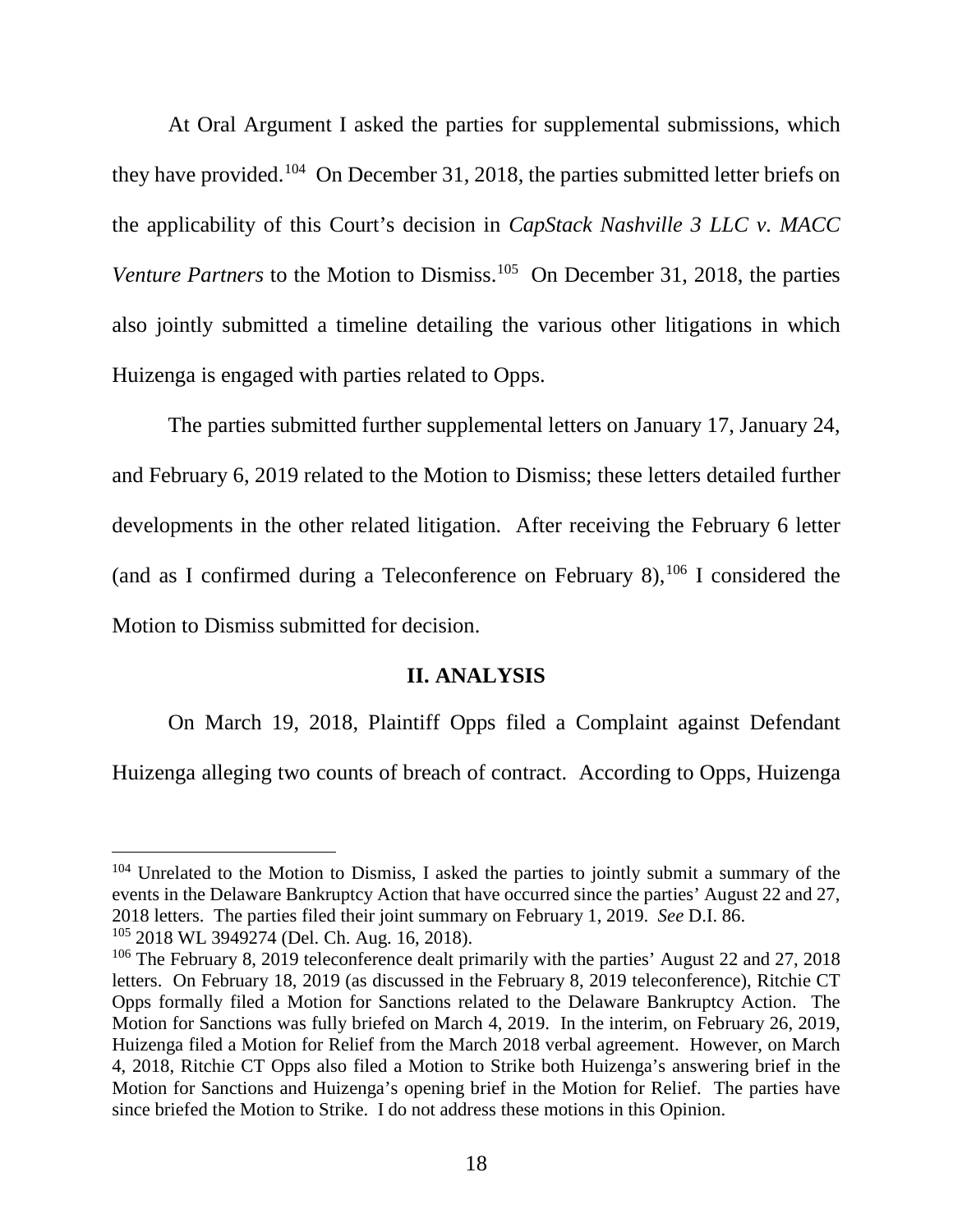had breached the confidentiality provisions of Energy's Operating Agreement and Huizenga's Subscription Agreement with Energy. Additionally, per Opps, Huizenga had breached the non-disparagement provision of Huizenga's Subscription Agreement with Energy (Opps does not allege that Huizenga breached the non-disparagement clause in Energy's Operating Agreement). Opps seeks only injunctive relief. On June 18, 2018, Opps filed an Amended Complaint, which expanded, in part, but did not substantively change the breach of contract claims. Huizenga moved to dismiss the Amended Complaint on several grounds. I turn first to Huizenga's argument that Opps lacks standing, which, I find, supports dismissal of Opps' contractual confidentiality claim. Thereafter, I consider Huizenga's argument that the remaining claim for contractual non-disparagement should be dismissed, pursuant to Rule 12(b)(6), because it is barred by Delaware's absolute litigation privilege. I find that the claim is so barred, and that the contractual nondisparagement claim should be dismissed. As a result, I do not address Huizenga's other arguments for dismissal.107

 <sup>107</sup> Huizenga also argues that dismissal (or, alternatively, a stay) is appropriate pursuant to *McWane Cast Iron Pipe Corp. v. McDowell-Wellman Engineering Co.*, 263 A.2d 281 (Del. 1970) and that its Motion to Dismiss should be granted according to Rule 12(b)(6). Because I find dismissal is appropriate on other grounds, I make no determination as to *McWane*, Rule 12(b)(6) (except as it pertains to the absolute litigation privilege), and Huizenga's other arguments for dismissal.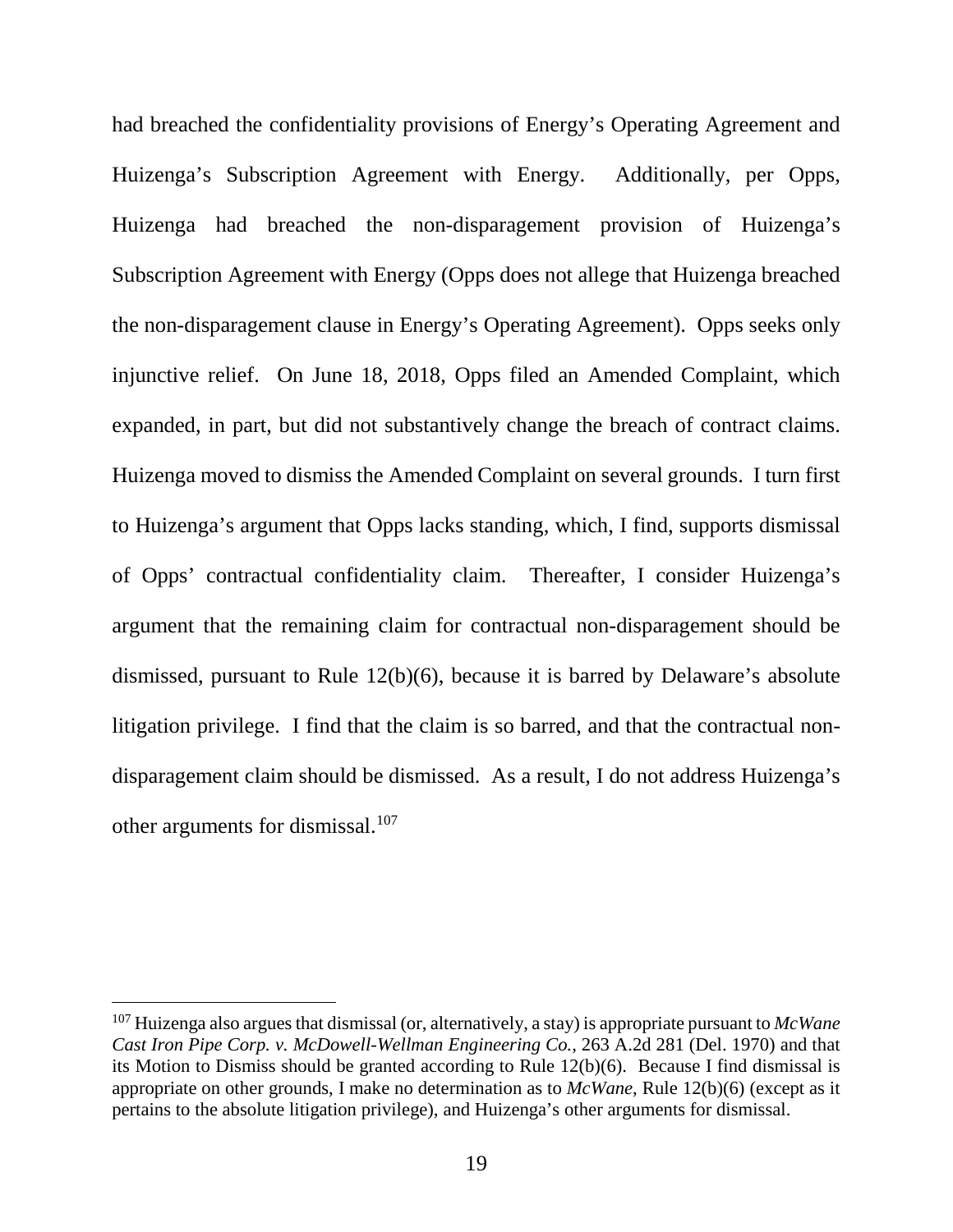#### *A. Standing*

While I address certain of Huizenga's other arguments for dismissal related to standing below, I primarily focus on Huizenga's argument that Opps is, in large part, seeking to assert the interests of others not present in this action. I agree with Huizenga in this regard, as it relates to Opps' confidentiality claim.

# 1. Standing

According to Huizenga, Opps lacks standing to bring this action. Standing is a threshold issue,  $108$  predicate to substantive consideration of a claim. The requirements for establishing standing in the courts of Delaware are generally the same as the standard established by the United States Supreme Court to govern standing in federal courts.<sup>109</sup> In general terms, the requirements for standing are: (1) an injury in fact, (2) causally connected to the conduct complained of, and (3) a likelihood that the injury will be redressed by a favorable decision.<sup>110</sup> "At the

 <sup>108</sup> *Dover Hist. Soc. v. City of Dover Plan. Comm'n*, 838 A.2d 1103, 1110 (Del. 2003) ("Standing is a threshold question that must be answered by a court affirmatively to ensure that the litigation before the tribunal is a 'case or controversy' that is appropriate for the exercise of the court's judicial powers.").

<sup>109</sup> *Id.* at 1111 (citing *Oceanport Indus., Inc. v. Wilm. Stevedores, Inc.*, 636 A.2d 892, 904 (Del. 1994)).

 $110$  *Id.* at 1110 ("(1) the plaintiff must have suffered an injury in fact—an invasion of a legally protected interest which is (a) concrete and particularized and (b) actual or imminent, not conjectural or hypothetical; (2) there must be a causal connection between the injury and the conduct complained of—the injury has to be fairly traceable to the challenged action of the defendant and not the result of the independent action of some third party not before the court; and (3) it must be likely, as opposed to merely speculative, that the injury will be redressed by a favorable decision.") (quoting *Society Hill Towers Owners' Ass'n v. Rendell*, 210 F.3d 168, 175– 76 (3d Cir. 2000)).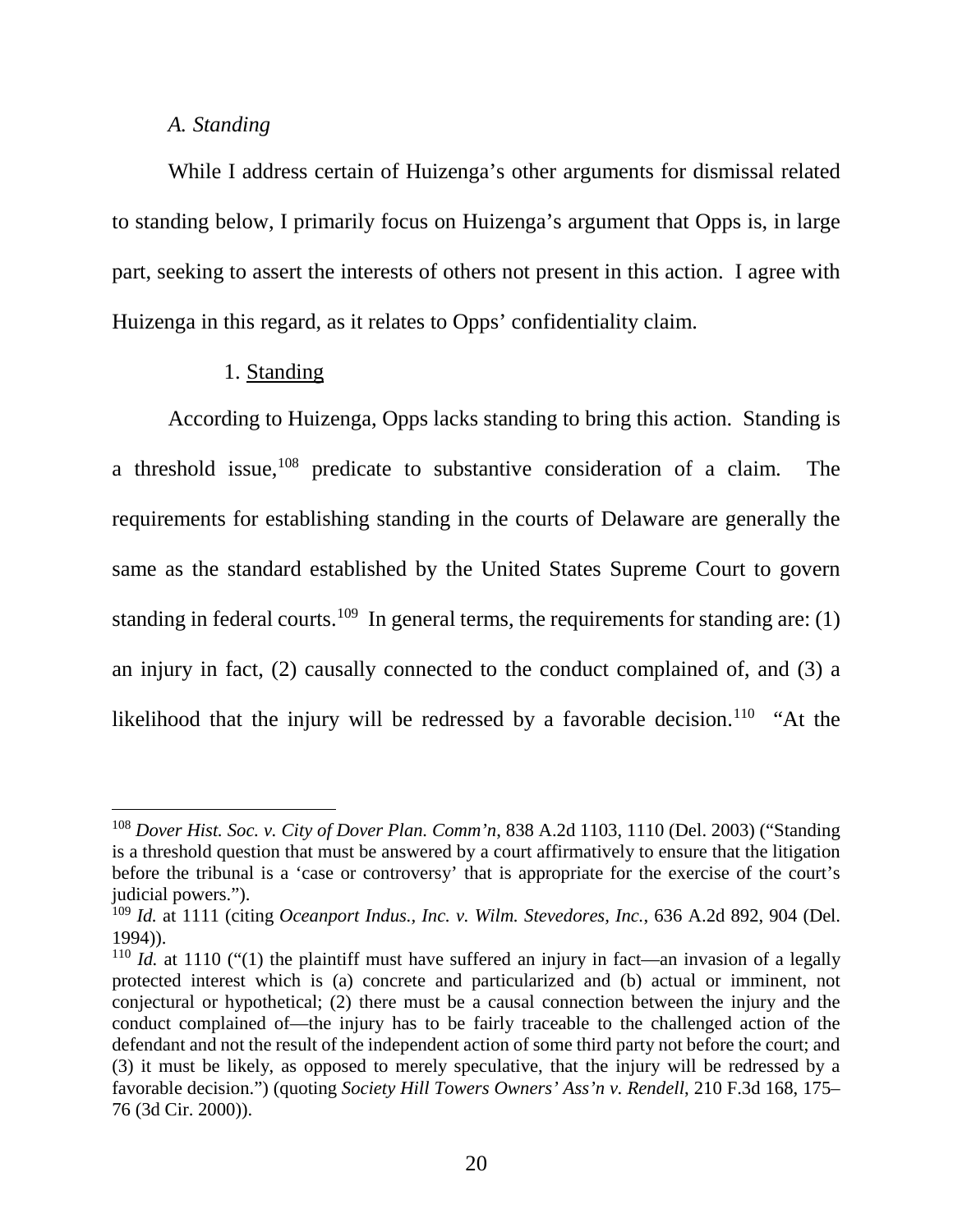pleading stage, general allegations of injury are sufficient to withstand a motion to dismiss because it is 'presume[d] that general allegations embrace those specific facts that are necessary to support the claim.'"111

# a. Huizenga's Argument that Opps Lacks Subject Matter Jurisdiction, and Thus Lacks Standing

Opps seeks solely equitable relief, which invokes the jurisdiction of this Court of equity. Huizenga nonetheless challenges Opps' equitable standing because, according to Huizenga, an adequate remedy at law exists, money damages. Huizenga points out that other Ritchie parties in similar litigation have sought money damages. Per Huizenga, in light of available legal relief, equitable relief is unavailable and Opps, accordingly, lacks standing. Huizenga is, effectively, simply advancing an argument for dismissal for lack of subject matter jurisdiction, although it has not moved to dismiss according to Rule  $12(b)(1)$ .<sup>112</sup> Opps, for its part, points to the Operating Agreement, to which Huizenga agreed, which states that monetary damages would be insufficient to remedy a breach, and under which Huizenga agreed to not oppose equitable relief.

Given the fact that Opps seeks equitable relief *exclusively*, its request for injunctive remedies can hardly be pretextual. Upon review of the Amended

 <sup>111</sup> *Id.* (quoting *Lujan v. Defs. of Wildlife*, 504 U.S. 555, 561 (1992)).

<sup>&</sup>lt;sup>112</sup> The Defendant has made no reference to Rule  $12(b)(1)$  in its Motion to Dismiss or in subsequent briefing.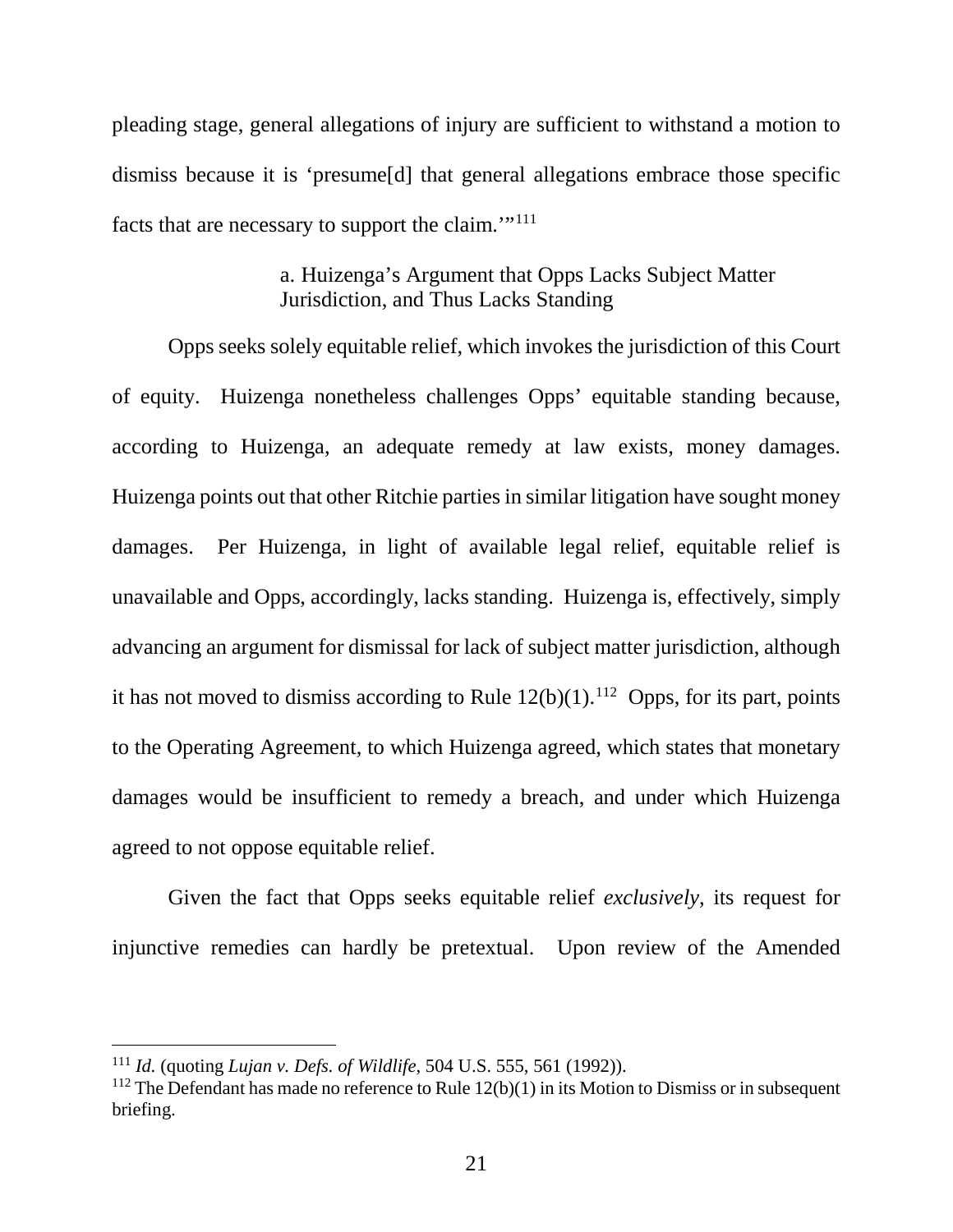Complaint, I am convinced that Opps has properly invoked equity, and that subject matter jurisdiction exists. Therefore, Huizenga's standing argument in this regard fails.

## b. Injury in Fact

The quintessence of standing is that a plaintiff must have suffered an injury in fact.<sup>113</sup> The injury in fact requirement, like ripeness, ensures that a triable dispute, with proper litigation incentives on both sides, is presented to a court.<sup>114</sup> An injury in fact is "an invasion of a legally protected interest which is (a) concrete and particularized and (b) actual or imminent, not conjectural or hypothetical."115 "A 'concrete' injury must be '*de facto*'; that is, it must actually exist."116 Concrete, however, does necessarily mean tangible; intangible injuries may also be concrete. <sup>117</sup>

i. Opps Attempts to Vindicate Ritchie Energy's Rights

Huizenga avers that Energy dissolved "in fact, as early as 2006,"118 and that at that time Energy's "name and goodwill" were lost as assets.119 Additionally, per

 <sup>113</sup> *See, e.g.*, *Spokeo, Inc. v. Robins*, 136 S. Ct. 1540, 1547 (2016) ("[I]njury in fact, the '[f]irst and foremost' of standing's three elements.") (quoting *Steel Co. v. Citizens for Better Env't*, 523 U.S. 83, 103 (1998)).

<sup>114</sup> *Dover Hist. Soc.*, 838 A.2d at 1111 ("Unlike the federal courts, where standing may be subject to stated constitutional limits, state courts apply the concept of standing as a matter of self-restraint to avoid the rendering of advisory opinions at the behest of parties who are 'mere intermeddlers.'") (citations omitted).

<sup>115</sup> *Id.* at 1110 (quoting *Society Hill Towers Owners' Ass'n v. Rendell*, 210 F.3d 168, 175–76 (3d Cir. 2000)).

<sup>116</sup> *Spokeo*, 136 S. Ct. at 1548.

<sup>117</sup> *Id.* at 1548–49.

 $118$  Opening Br., at 32.

<sup>119</sup> *Id.* at 31.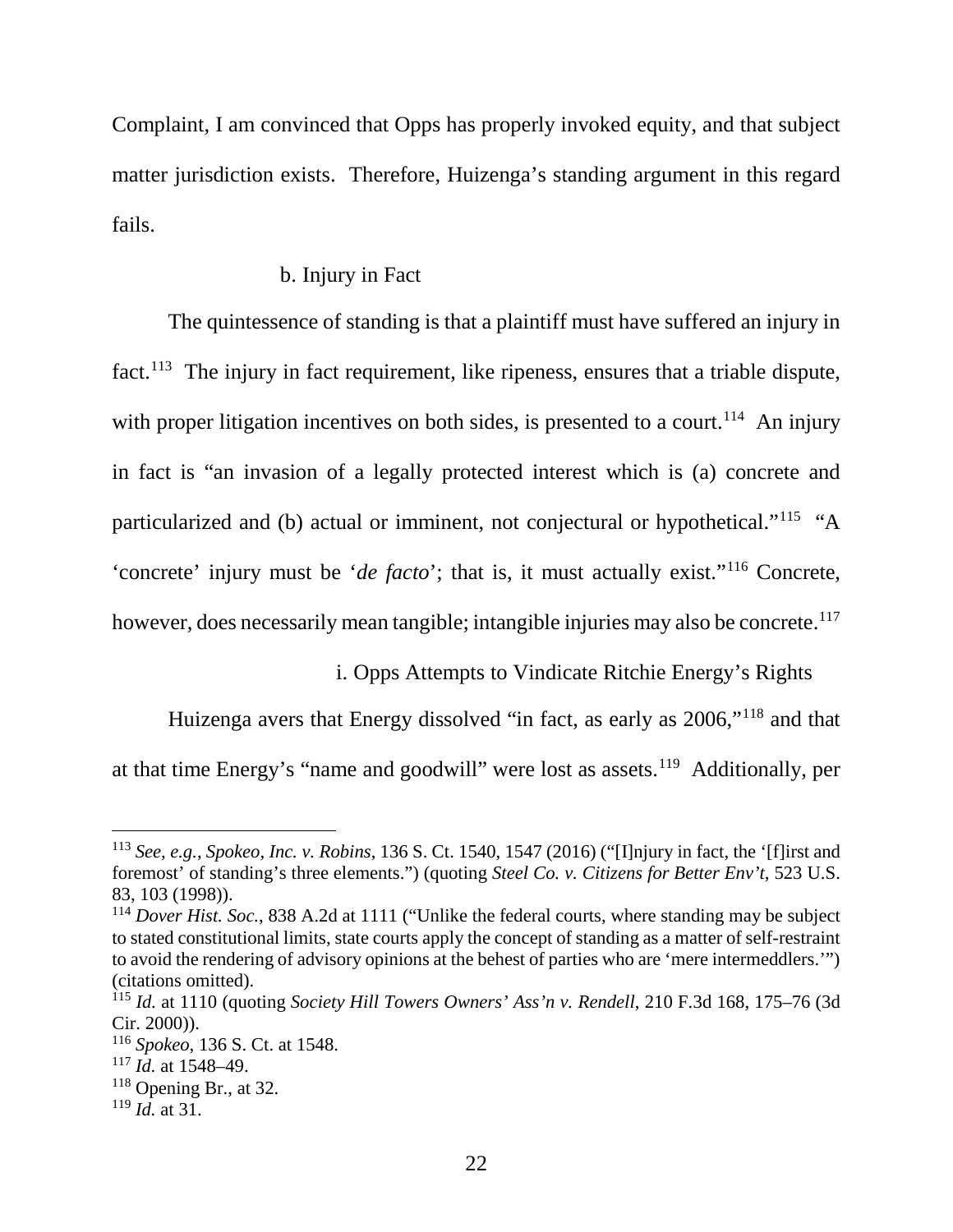Huizenga, to be effective, any assignment of claims must have occurred before dissolution. The assignment from Energy to Global occurred on November 27, 2017 (and from Global to Opps on February 6, 2018). Therefore, according to Huizenga, Opps lacks standing to bring this suit. That is, Huizenga argues that Energy had no name or goodwill to pass onto Opps for others to disparage after it dissolved in 2006, and no rights could have been assigned by Energy to Global, and ultimately to Opps, shortly before Energy's cancellation on November 27, 2017. This argument, put simply, is that Opps has failed to state a claim; as it relates to standing, I understand Huizenga's argument to be that Opps has not suffered any injury in fact because the rights it purports to enforce do not in fact exist. The Amended Complaint says nothing regarding dissolution, and Huizenga relies on "public reports" to support its claim that *de facto* dissolution occurred in 2006.<sup>120</sup> Opps has alleged in its Amended Complaint that Energy had certain rights, that Energy assigned those rights to subassignor Global before Energy's cancellation, and that those rights were further assigned to Opps.<sup>121</sup> This pleading is sufficient to sustain standing to enforce any rights so received.

 <sup>120</sup> *Id.* at 32.

 $121$  Opps also argues that an explicit survival clause in Energy's Operating Agreement means that non-disparagement and confidentiality provisions survive dissolution. Answering Br., at 38–39.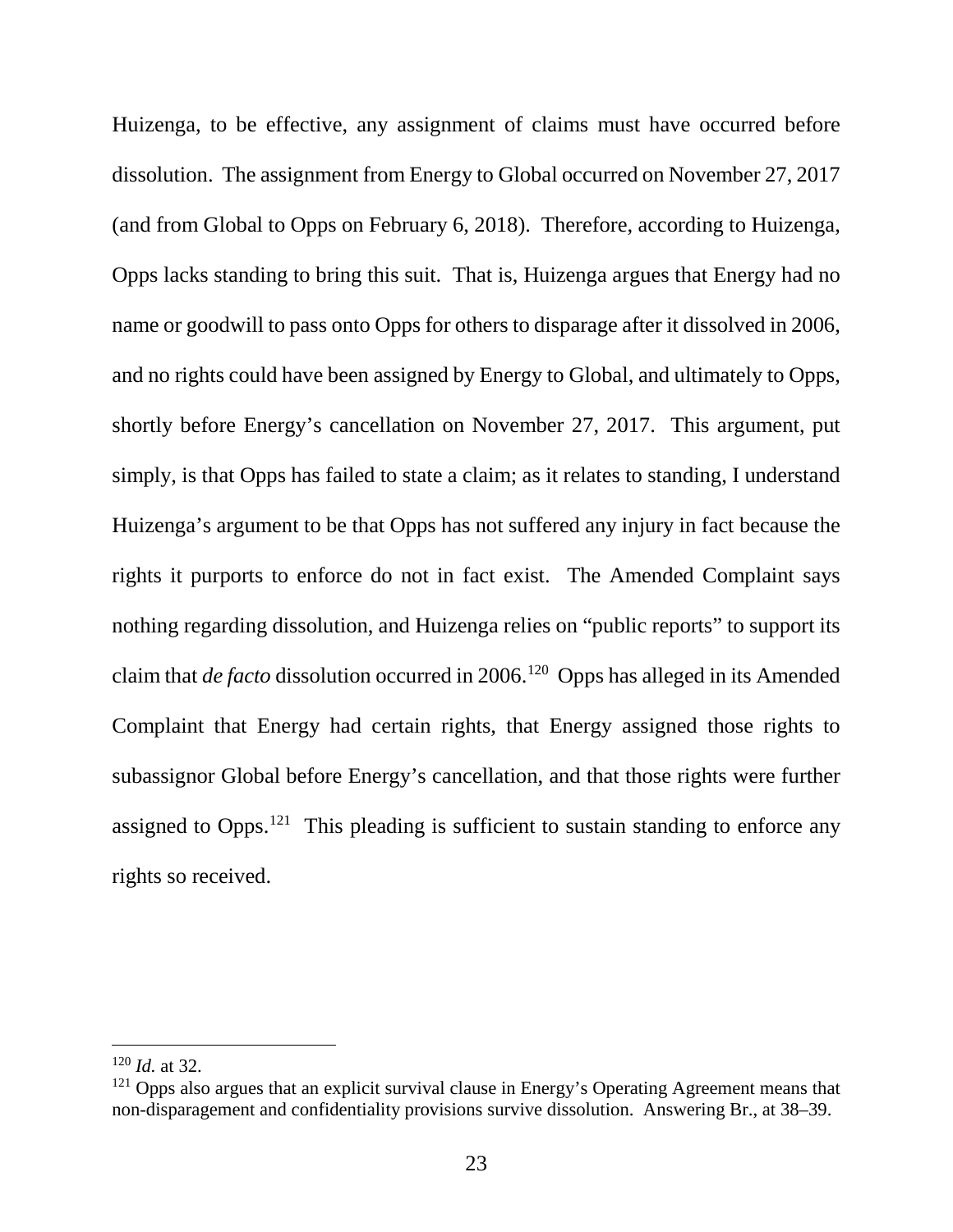Huizenga also contends, as an issue of standing, that the Delaware LLC Act prohibits Opps from raising the claims of a canceled LLC.<sup>122</sup> Opps argues that it is asserting claims it received via assignment before Energy's cancellation, and therefore, Opps is asserting its own claims, not those of a canceled LLC.<sup>123</sup> Huizenga has raised, at most, issues of fact regarding the vitality of the rights Opps asserts here, and at this stage of the proceedings, I assume Opps is asserting rights with legal puissance. I now turn to the Plaintiff's standing to assert its individual claims in light of the injury in fact requirement.

### ii. The Confidentiality Claim

Huizenga argues that Opps fails the injury in fact requirement of standing because Opps does not have a cognizable interest in the breach of the confidentiality provisions. Huizenga<sup>124</sup> and Opps<sup>125</sup> appear to agree that the Amended Complaint does not allege that Huizenga has breached—or threatens—the confidentiality rights of Opps, or of its transferor, Energy. Opps states forthrightly that it seeks to vindicate Huizenga's contractual obligation to Energy to protect *other RCM Parties'* confidential information, which, per Opps, Huizenga has failed to do in the course

 <sup>122</sup> Opening Br., at 34–37.

 $123$  Answering Br., at 40–41.

 $124$  Opening Br., at 33 ("[Opps] never asserts that it was injured, i.e. that Huizenga misused or disclosed Ritchie Energy's confidential information.").

<sup>&</sup>lt;sup>125</sup> Answering Br., at 39 ("The assignments, not the misuse of Ritchie Opps' own information, support Ritchie Opps' claims.").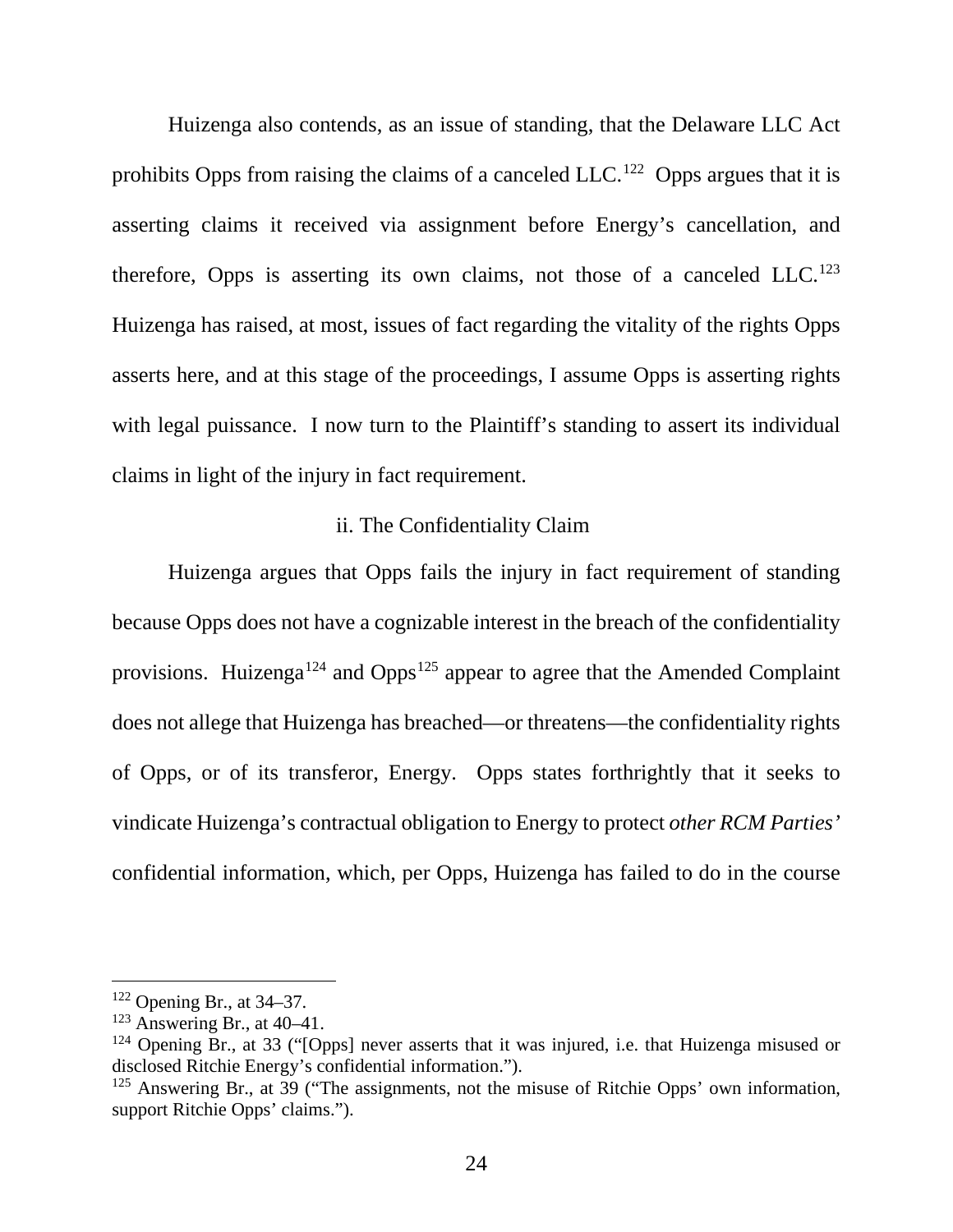of various litigations.<sup>126</sup> Huizenga contends that it would be inappropriate for Opps to allege injury of an affiliate, without also joining the injured party,  $127$  and points to Court of Chancery Rule 17(a), whereby "[e]very action shall be prosecuted in the name of the real party in interest."128 It is clear from the Amended Complaint that Opps seeks to enforce Energy's contractual rights (if any) to prevent harm *to RCM Parties other than Opps or Energy*, incurred via Huizenga's breach of its confidentiality obligation. In other words, Opps seeks injunctive relief for a harm imposed on others.

Opps does not allege that Huizenga breached its contractual confidentiality obligations in regard to *Energy's* confidential information.<sup>129</sup> Opps also does not allege that Huizenga has disclosed *Opps'* confidential information. Instead, Opps alleges that Huizenga has disclosed the confidential information of other RCM Parties. However, Opps must plead that Opps *itself* suffered an injury in fact from Huizenga's breach of contract to have standing to litigate.<sup>130</sup> Opps instead pleads

<sup>&</sup>lt;sup>126</sup> *Id.* at 37 ("But Huizenga's contractual obligation not to disparage any RCM Party is not limited to Ritchie Energy's name and goodwill.").

<sup>&</sup>lt;sup>127</sup> Reply Br. in Support of Its Mot. to Dismiss Am. and Suppl. Verified Compl. [hereinafter Reply Br.], at 22.

<sup>128</sup> Del. Ct. Ch. R. 17(a).

<sup>129</sup> Opps has alleged only that confidential information *related* to Energy has been disclosed. *See* Am. Compl. <sup>¶</sup> 82. The confidential information appears to be "related" to Energy by the fact that Energy is a RCM Party. *See e.g.*, *id.* ¶¶ 63, 82. It is not reasonable to infer, especially given the specificity of the allegations as to the confidential information that was disclosed, that Energy's confidential information has also been disclosed, and neither has Opps made even this conclusory allegation.

<sup>130</sup> *Spokeo, Inc. v. Robins*, 136 S. Ct. 1540, 1547 (2016) ("To establish injury in fact, a plaintiff must show that *he or she suffered* 'an invasion of a legally protected interest' . . . . For an injury to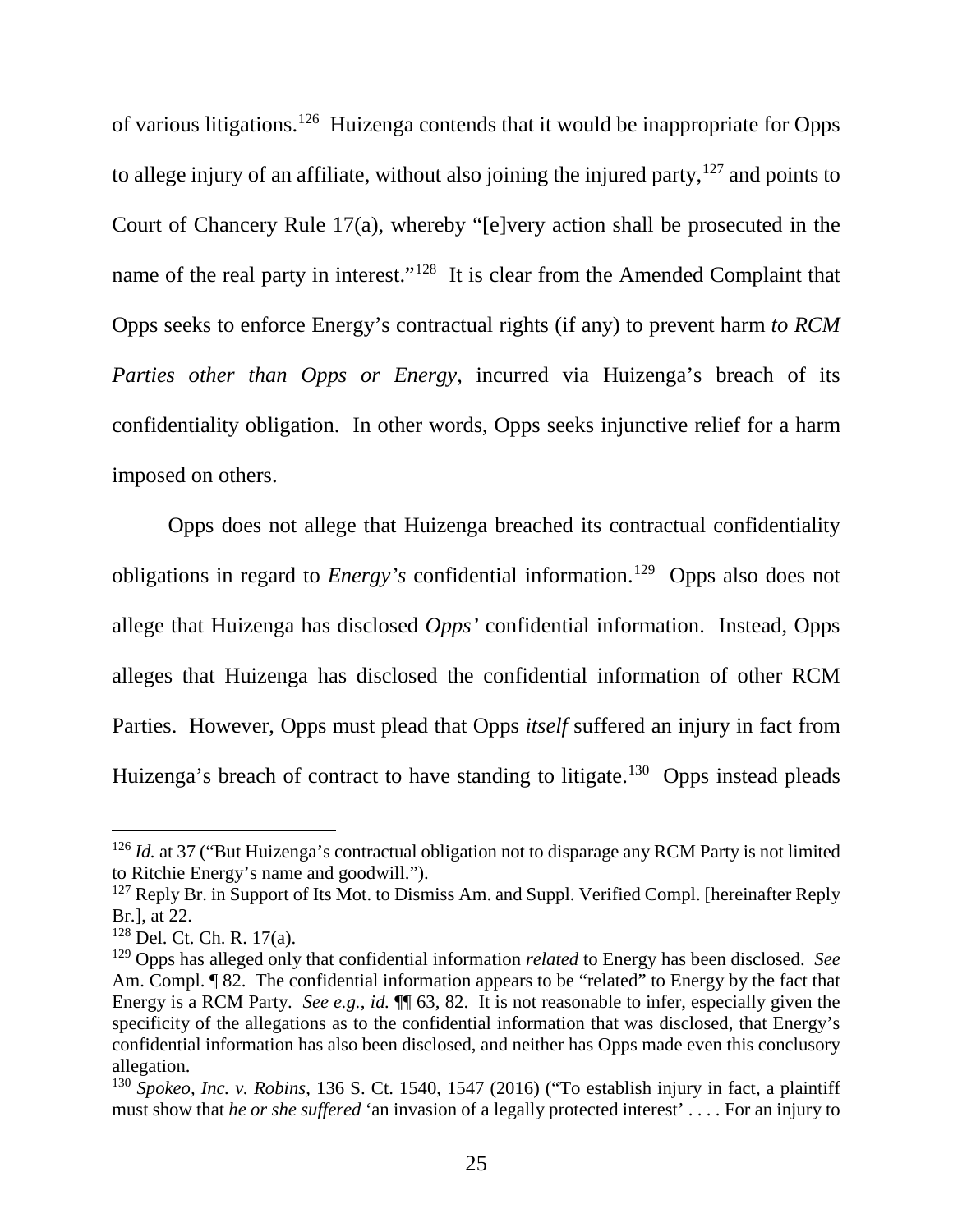that certain RCM Parties, which have not been joined here, including *unidentified* RCM Parties,<sup>131</sup> have been harmed. I assume at this stage of the pleadings that Opps has standing to assert the rights of Energy, which it has obtained by transfer, as its own rights. The Subscription Agreement between Energy and Huizenga—creating Energy's rights that were transferred to Opps—includes (through incorporation of Energy's Operating Agreement) rights protecting third party beneficiaries, and *those parties* may pursue their rights against Huizenga; in fact, certain RCM Parties, as previously detailed, *have* brought similar litigation in their own names to prevent disclosure of their confidential information by Huizenga.<sup>132</sup> But, absent an injury in fact, Opps is without standing to vindicate those third-party rights, and its claim for breach of the confidentiality clauses is dismissed.

Huizenga also moves to dismiss for failure to join necessary parties under Court of Chancery Rule 12(b)(7). Given my decision here that Opps' confidentiality claims must be dismissed for lack of standing, I need not analyze whether the injured RCM parties are necessary, and their absence fatal, to this litigation. I note, however,

 $\overline{a}$ 

be 'particularized,' it 'must affect the plaintiff in a personal and individual way.'") (emphasis added) (citations omitted); *see also Sierra Club v. Morton*, 405 U.S. 727, 735 (1972) ("But the 'injury in fact' test requires more than an injury to a cognizable interest. It requires that the party seeking review be himself among the injured.").

<sup>131</sup> *See, e.g.*, Am. Compl. ¶ 82 ("Huizenga materially breached the Subscription Agreement and the Operating Agreement by knowingly and willfully disclosing confidential information related to Ritchie Energy, Ritchie Partners, Ritchie Capital, *and/or other RCM Parties*.") (emphasis added).

<sup>132</sup> These cases form the basis for Huizenga's arguments to dismiss under *McWane* and issue preclusion principles, which, due to my decision here, I need not reach.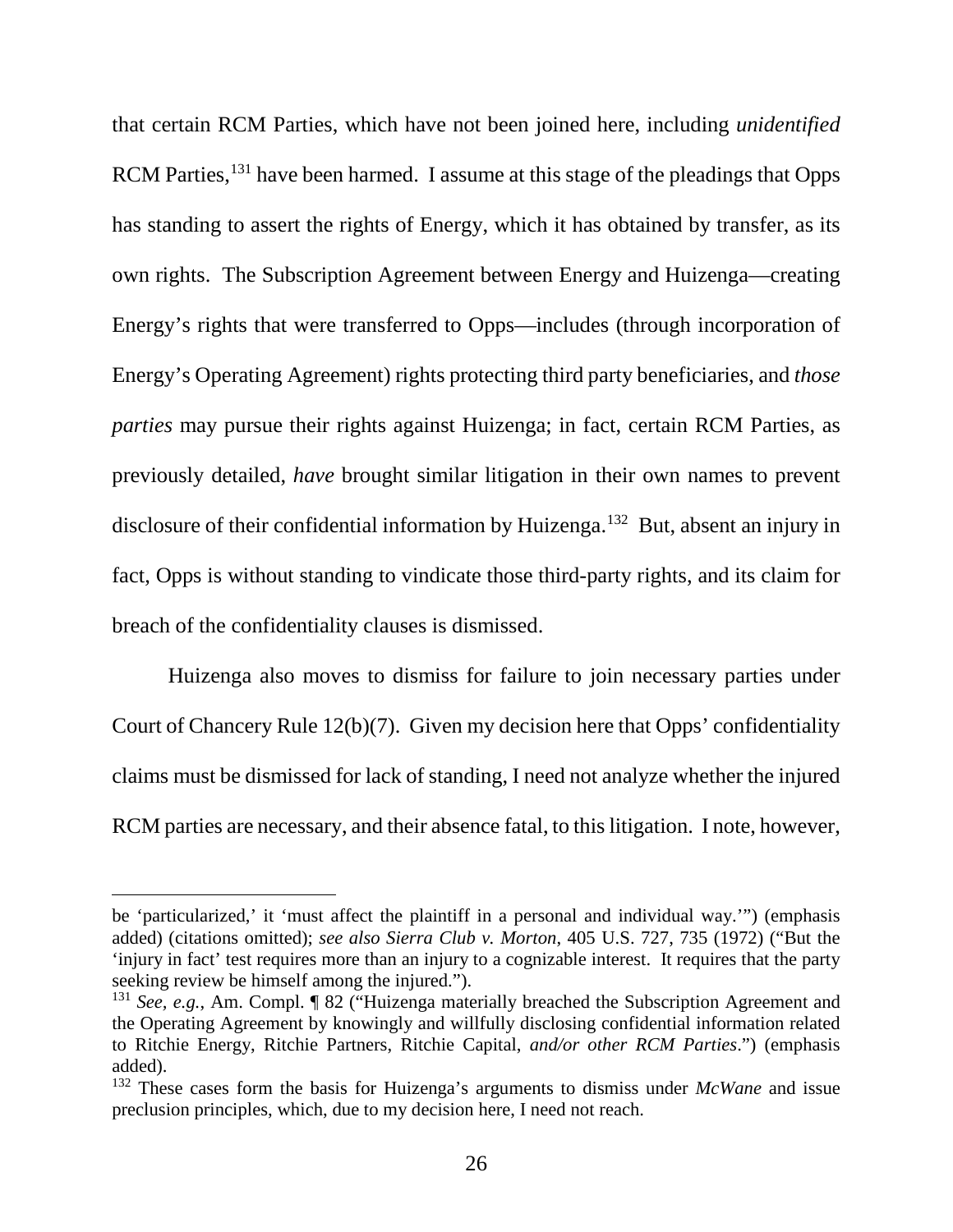in light of many of the same interests protected by the requirement of standing, that failure to join the parties injured in fact would form a formidable barrier to this litigation. The real parties in interest have the incentive to fully protect their own interests in a way Opps presumably does not. Opps seeks, and can only seek, injunctive relief here, because Opps has not suffered an injury from Huizenga's alleged breach of the confidentiality provisions. Presumably, the RCM Parties (if Opps is correct that Huizenga has breached their confidentiality interests) have actual injuries supporting damages or other remedies, not simply injunctive relief. This matter, if it proceeded to litigation, could have various outcomes: it could 1) vindicate Huizenga, 2) result in injunctive relief, or 3) settle; none of those results may make any truly-injured RCM Parties whole, yet it might bind them—or lead to inconsistent results—in any future litigation. If the matter were not dismissed for Opps' lack of standing, therefore, serious issues of failure to join necessary parties would be presented.

## iii. The Non-Disparagement Claim

I have found above that Opps failed to plead an injury in fact with respect to its confidentiality claim. Opps has, however, successfully pled facts from which I can infer that it has suffered—or is imminently threatened by—an injury in fact related to breach of the non-disparagement provisions of the Subscription Agreement between Huizenga and Energy. According to the allegations in the

27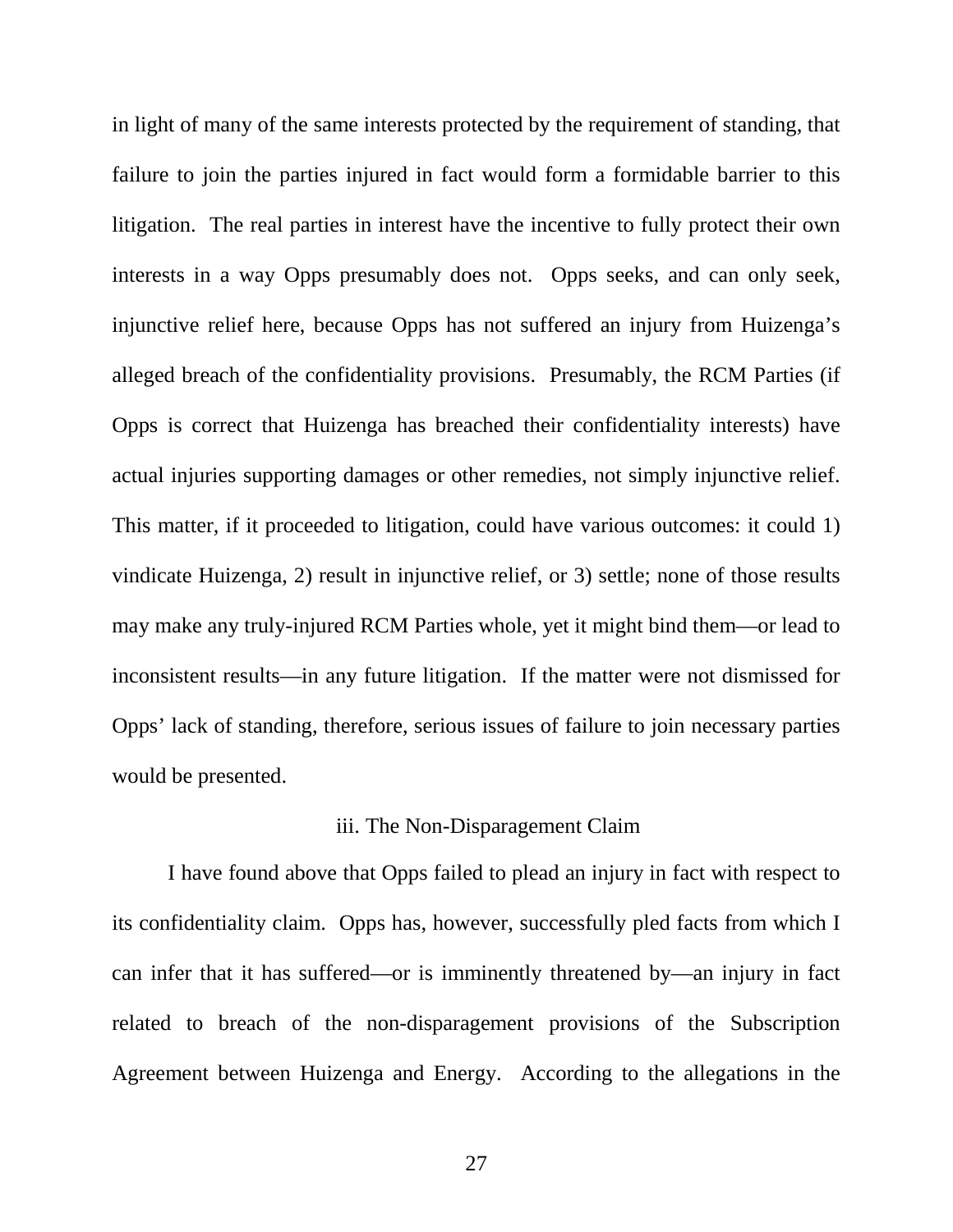Amended Complaint, disparagement of the "Ritchie" name and individual RCM Parties is detrimental to all RCM parties, including Opps, given the alleged importance of reputation in the private investment industry. Therefore, I can reasonably infer at this pleading stage that Opps has been or is imminently likely to be injured by Huizenga's disparagement of RCM Parties (because Opps' reputation has been damaged by association), even if Huizenga has not made disparaging statements specifically about Opps. Accordingly, I find that Opps has standing to assert this claim.133

### *B. The Absolute Litigation Privilege*

Huizenga argues that the absolute litigation privilege bars Opps' claims for breach of both confidentiality and non-disparagement provisions. I have found that Opps' claim for contractual confidentiality must be dismissed for lack of standing, and I therefore address the absolute litigation privilege only with respect to Opps' remaining claim, contractual non-disparagement. Huizenga moved to dismiss the non-disparagement claim, citing the absolute litigation privilege, under Court of

<sup>&</sup>lt;sup>133</sup> Again, because I find below that Opps has failed to state a claim for contractual disparagement, I need not address Huizenga's argument that the Amended Complaint must be dismissed for failure to join necessary parties. For the reasons already stated, however, that argument would be substantial.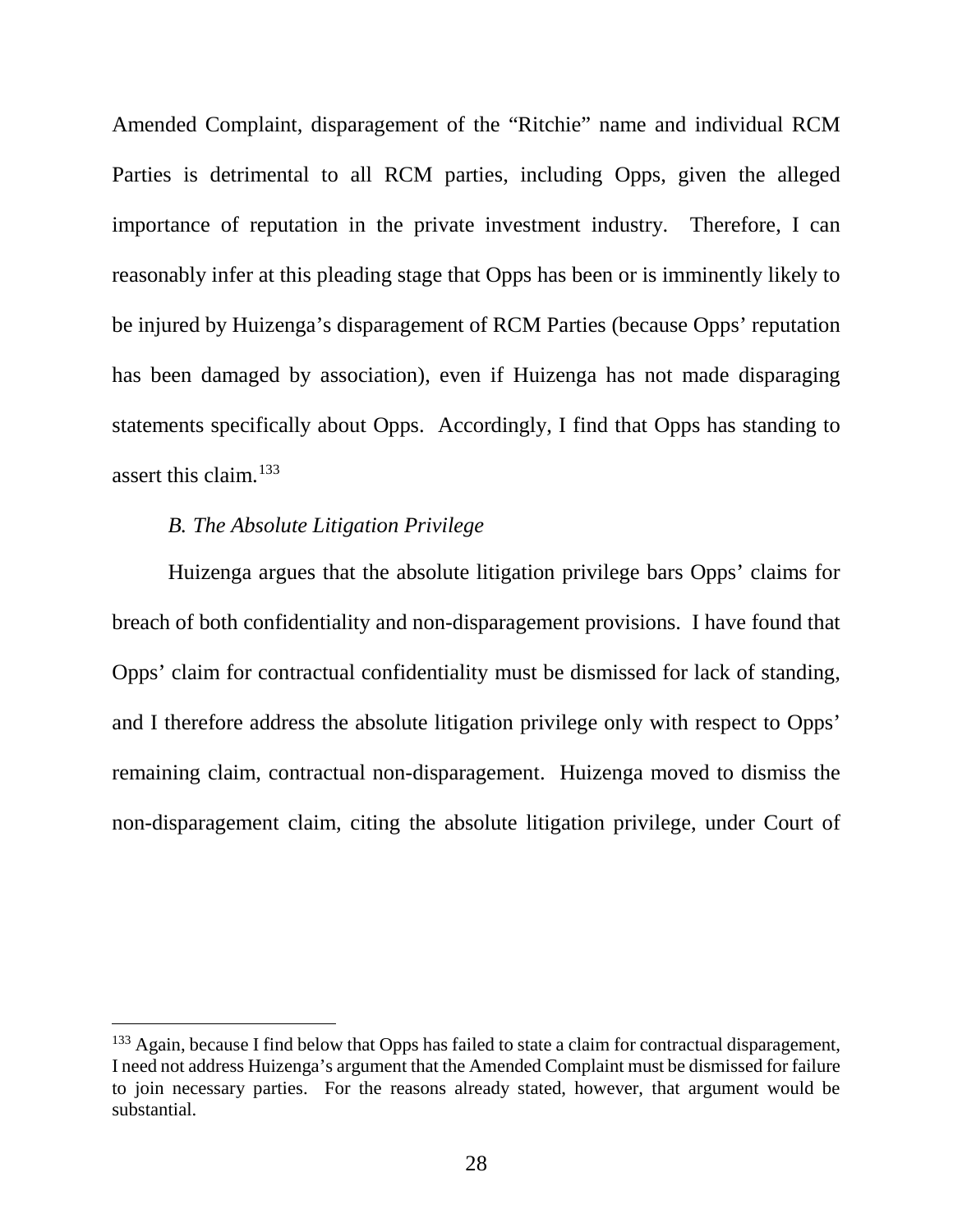Chancery Rule 12(b)(6), failure to state a claim.<sup>134</sup> I first discuss the absolute litigation privilege in Delaware, before applying it as a basis for dismissal here.

# 1. Delaware's Absolute Litigation Privilege

The parties disagree over which state's law on the absolute litigation privilege applies to this action. The alleged breaches of the non-disparagement provision of the contract have occurred, per the Amended Complaint, in pleadings in Illinois courts. However, the contract at issue contains a choice of law provision selecting Delaware law as the governing law.<sup>135</sup> Because the Plaintiff is seeking to enjoin a breach of a contract (between Delaware LLCs) that contains a facially valid Delaware choice of law provision, I apply Delaware law.<sup>136</sup>

The absolute litigation privilege, or simply the absolute privilege, was applied as early as 1497 in England.137 As the Delaware Supreme Court recognized in *Barker v. Huang*, "[t]he absolute privilege is a common law rule, long recognized in Delaware, that protects from actions for defamation statements of judges, parties, witnesses and attorneys offered in the course of judicial proceedings so long as the party claiming the privilege shows that the statements issued as part of a judicial

 $134$  Huizenga alternatively argued that the absolute litigation privilege provides common law immunity, and, therefore, creates a question of subject matter jurisdiction. *See* Opening Br., at 7– 8.

<sup>135</sup> Am. Compl., Ex. A., at 12.

<sup>&</sup>lt;sup>136</sup> Huizenga argues that Illinois or New York law should apply. Because the result I reach would be the same in any event. I am content to apply Delaware law.

<sup>137</sup> *Paige Cap. Mgmt., LLC v. Lerner Master Fund, LLC*, 22 A.3d 710, 716 n.12 (Del. Ch. 2011).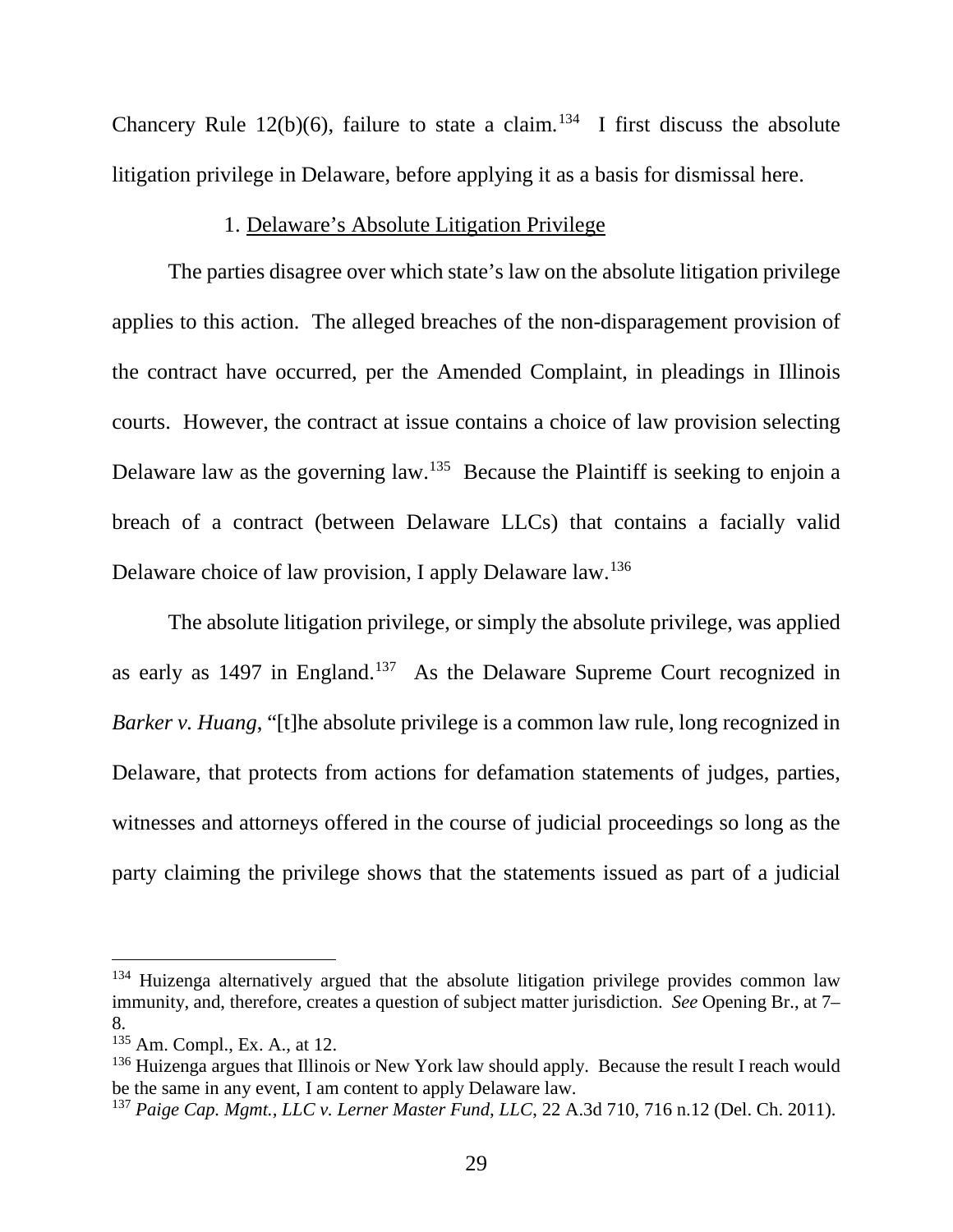proceeding and were relevant to a matter at issue in the case."138 It is conceived as one of several affirmative defenses to a prima facie case of defamation "for statements made in certain contexts where there is a particular public interest in unchilled freedom of expression."<sup>139</sup> The context within which the absolute litigation privilege exists, as described, is the course of judicial proceedings, although the exact parameters of a "proceeding" can be difficult to define.140 The public interest "purpose served by the absolute privilege is to facilitate the flow of communication between persons involved in judicial proceedings and, thus, to aid in the complete and full disclosure of facts necessary to a fair adjudication."141 The absolute litigation privilege may also serve other purposes, such as "encouraging the peaceable resolution of disputes in the courts, fostering the willingness of witnesses

 <sup>138</sup> *Barker v. Huang*, 610 A.2d 1341, 1345 (Del. 1992) (citations omitted). *See*, *e.g.*, *Klein v. Sunbeam Corp.*, 94 A.2d 385, 392 (Del. 1952) ("In the law of libel, privileged communications are divided into two classes, those absolutely privileged and those conditionally privileged. The class of absolutely privileged communications is limited to legislative and judicial proceedings."). <sup>139</sup> *Barker*, 610 A.2d at 1344–45.

<sup>140</sup> *See, e.g.*, *Hoover v. Van Stone*, 540 F. Supp. 1118, 1122 (D. Del. 1982) ("The courts traditionally have applied the absolute privilege without differentiation to statements made during the course of formal pre-trial discovery procedures and other extra-judicial proceedings necessary to resolve pending litigation. For example, statements made during depositions, conferences between witnesses and counsel, and settlement negotiations, when pertinent to the underlying suit, have been deemed protected by the absolute privilege.") (citations omitted); *Paige Cap. Mgmt.*, 22 A.3d at 722–23 (assuming, without deciding, that the absolute litigation privilege may extend to pre-litigation communications); *BRP Hold Ox. LLC v. Chilian*, 2018 WL 5734648, at \*5 (Del. Super. Oct. 31, 2018) (applying the absolute litigation privilege to statements made prior to judicial proceedings "so long as the statements were made in an effort to address the alleged grievance between the parties").

<sup>141</sup> *Barker*, 610 A.2d at 1345 (quoting *Hoover*, 540 F.Supp. at 1122).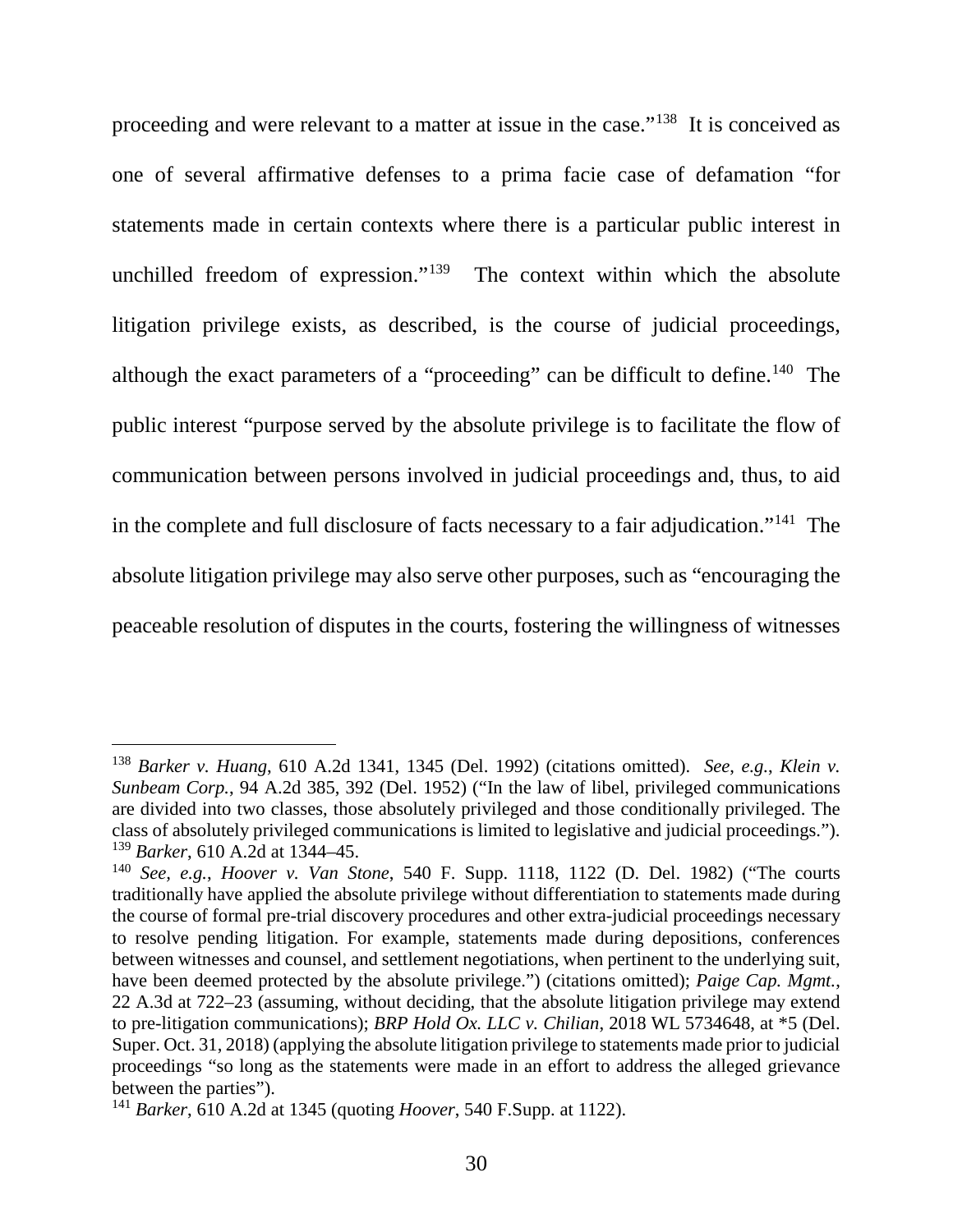to testify freely and counsel to argue zealously, and limiting the proliferation of follow-on lawsuits."142

The absolute litigation privilege "affords a complete defense [to the tort of defamation] irrespective of accuracy or malice."<sup>143</sup> That is because "the interest in encouraging a litigant's unqualified candor as it facilitates the search for truth is deemed so compelling that the privilege attaches even where the statements are offered maliciously or with knowledge of their falsity."144 Delaware courts have held steadfast to the purpose of the absolute litigation privilege in other respects as well. For example, the Supreme Court held in *Barker v. Huang* that there is not a "sham litigation" exception to the absolution litigation privilege defense.<sup>145</sup> Neither is the absolute litigation privilege limited only to a defamation claim, as the "absolute privilege would be meaningless if a simple recasting of the cause of action from 'defamation' to 'intentional infliction of emotional distress' or 'invasion of privacy' could void its effect."<sup>146</sup> Instead, derogatory statements made in the course of judicial proceedings are privileged, "regardless of the tort theory by which the plaintiff seeks to impose liability."147

 <sup>142</sup> *Paige Cap. Mgmt.*, 22 A.3d at 711–712.

<sup>143</sup> *Short v. News-Journal Co.*, 212 A.2d 718, 720 (Del. 1965). By contrast, a conditional privilege "affords protection only in the absence of malice." *Id.*

<sup>144</sup> *Barker*, 610 A.2d at 1345 (quoting *Nix v. Sawyer*, 466 A.2d 407, 411 (Del. Super. 1983)). <sup>145</sup> *Id.*

<sup>146</sup> *Id.* at 1349.

<sup>147</sup> *Id.*; *see also Bove v. Goldenberg*, 2007 WL 446014, at \*4 (Del. Super. Feb. 7, 2007).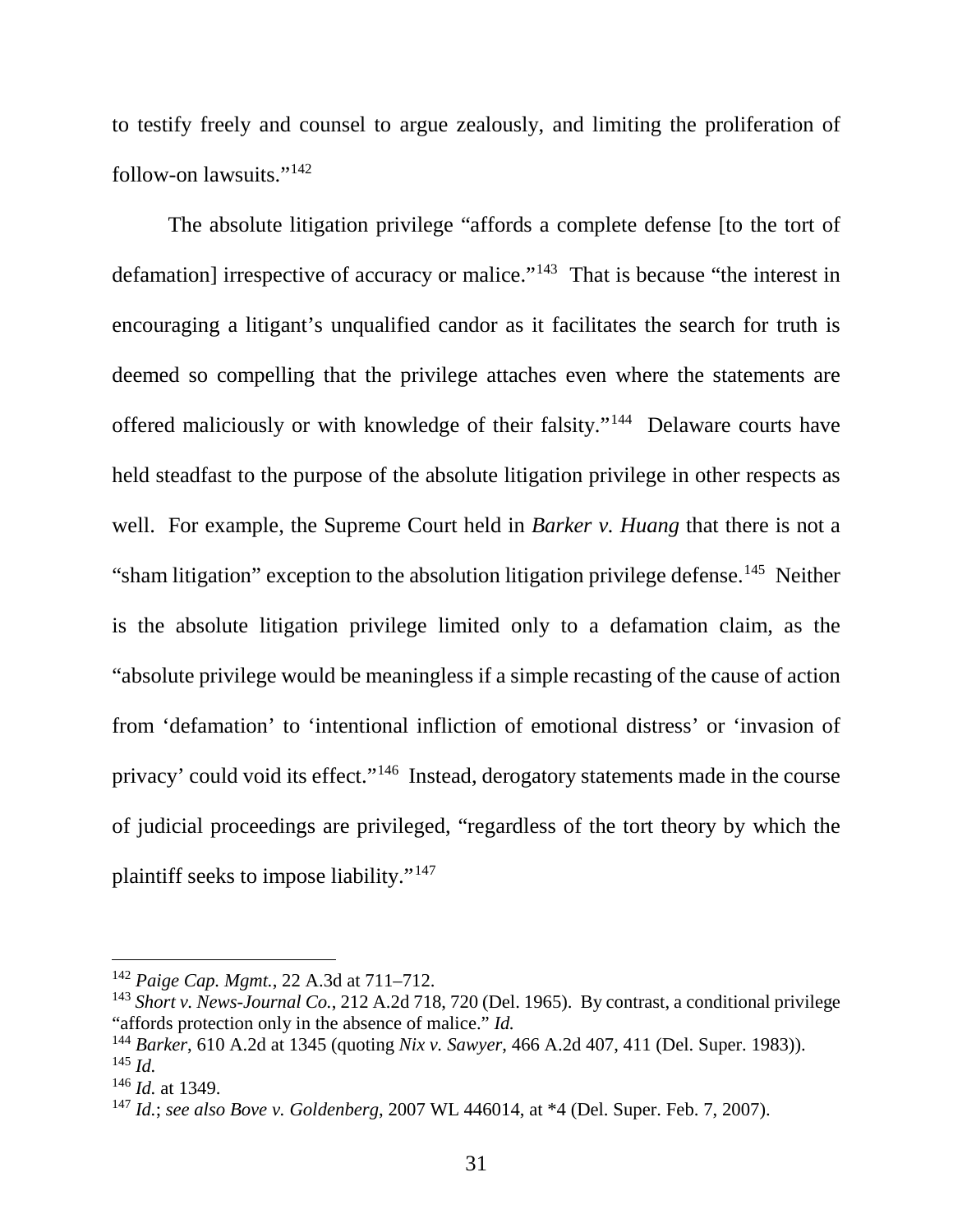This case presents a twist on the absolute litigation privilege: can the parties to a contract bind themselves to eschew derogatory statements, even in the context of legal pleadings or testimony? Then-Vice Chancellor Strine made it clear in *Paige Capital Management, LLC v. Lerner Master Fund, LLC* that policy interests—at least regarding admissibility of defamatory evidence—could limit the application of the absolute litigation privilege: "[The] policy reasons for maintaining the absolute litigation privilege, however, must be balanced against another important policy interest, namely, a person's right to be free from defamatory statements."<sup>148</sup> Here, there is, potentially, another balancing factor, freedom of contract, as the parties contracted prior to any litigation for a non-disparagement provision.<sup>149</sup>

I now turn to application of the doctrine to the facts.

# 2. Contractual Non-Disparagement and the Absolute Litigation Privilege

It is important to understand what, precisely, Opps seeks in this claim. Opps alleges that Huizenga has breached the Subscription Agreement by disparaging "Mr. Ritchie, [Energy], [Partners], [Capital Ltd.], and/or other RCM Parties," and cites, "without limitation," various statements made in litigations in Illinois. Opps does not allege it has been disparaged, but does allege that Huizenga's breaches of the

 <sup>148</sup> 22 A.3d 710, 716 (Del. Ch. May 5, 2011)

<sup>149</sup> Neither *Barker* nor *Paige Capital Management* dealt with contractual non-defamation or nondisparagement provisions but dealt, respectively, with whether certain statements were defamatory and whether certain evidence was admissible. *Barker*, 610 A.2d at 1344–1348; *Paige Cap. Mgmt.*, 22 A.3d at 716 n.12.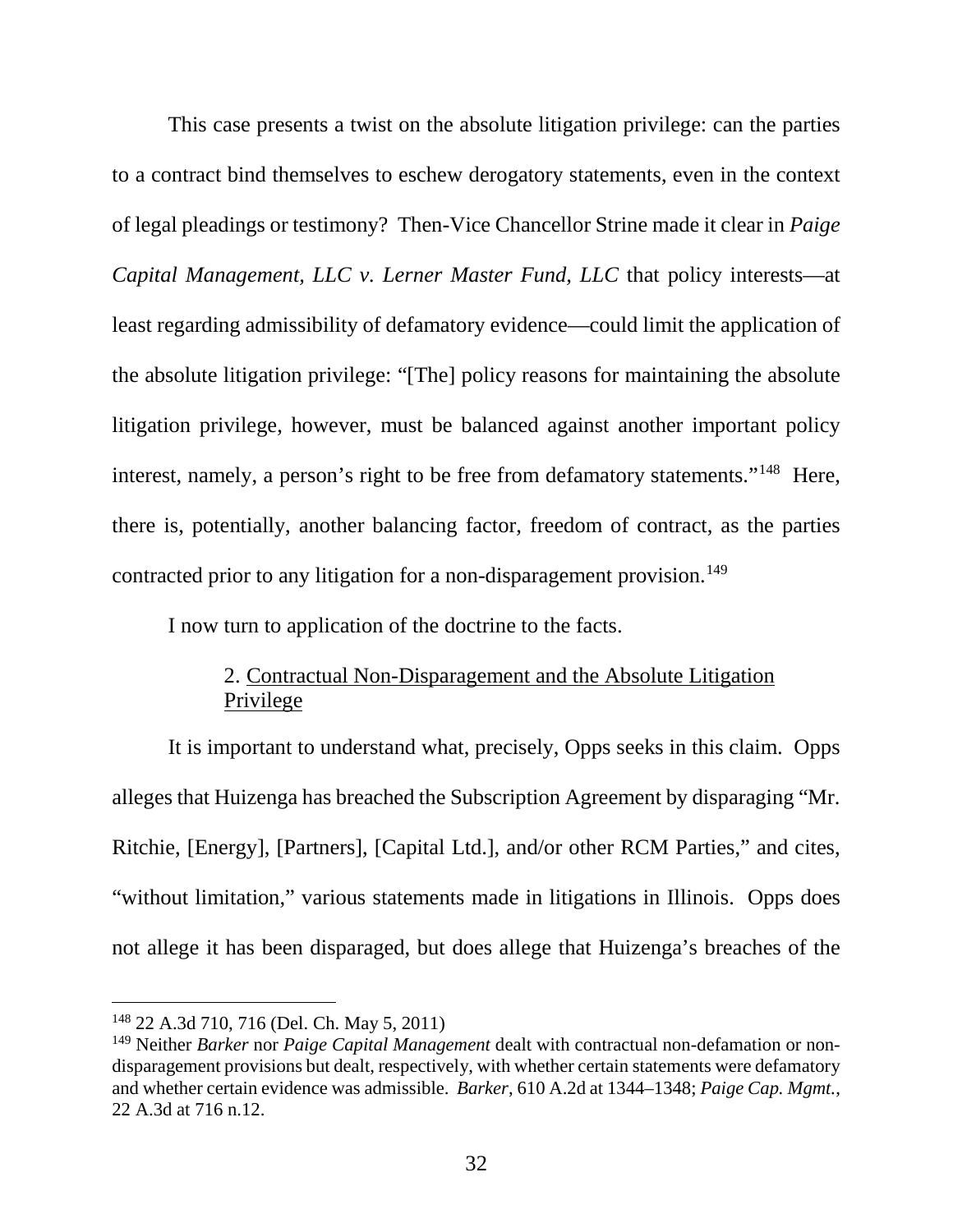non-disparagement clause have caused harm to Opps "by damaging its reputation" and have caused harm to "the brand and intellectual property of all RCM Parties." Opps does not seek money damages in its Amended Complaint; in fact, Opps argues that money damages are both too difficult to calculate and are inappropriate, given the purported irreparable harm to itself and the various RCM Parties.<sup>150</sup> Instead, Opps seeks, as sole relief, an Order "[t]emporarily, preliminary, and permanently enjoining Huizenga from disparaging [Opps] and/or its affiliated entities," that is, it seeks only prospective injunctive relief.<sup>151</sup>

Huizenga asks that I dismiss Opps' claim for breach of the non-disparagement provisions; according to Huizenga, Opps "does nothing more than couch a disparagement claim in terms of breach of contract," which (per Huizenga) is barred by Delaware's absolute litigation privilege.152

The Amended Complaint lists a number of disparaging remarks that Huizenga has made against RCM Parties, all of which occurred during the course of litigation.153 Opps also avers that statements disclosing confidential information in litigation were false "and therefore are also disparaging."154 While Opps conditions its list of disparaging remarks in its Amended Complaint as "without limitation,"155

 <sup>150</sup> Answering Br., at 43–44.

<sup>151</sup> Am. Compl., at 28.

 $152$  Opening Br., at 11.

<sup>153</sup> *See* Am. Compl. ¶¶ 61, 73, 74, 91.

<sup>154</sup> *See id.* ¶ 70.

 $^{155}$  *Id.*  $\P$  91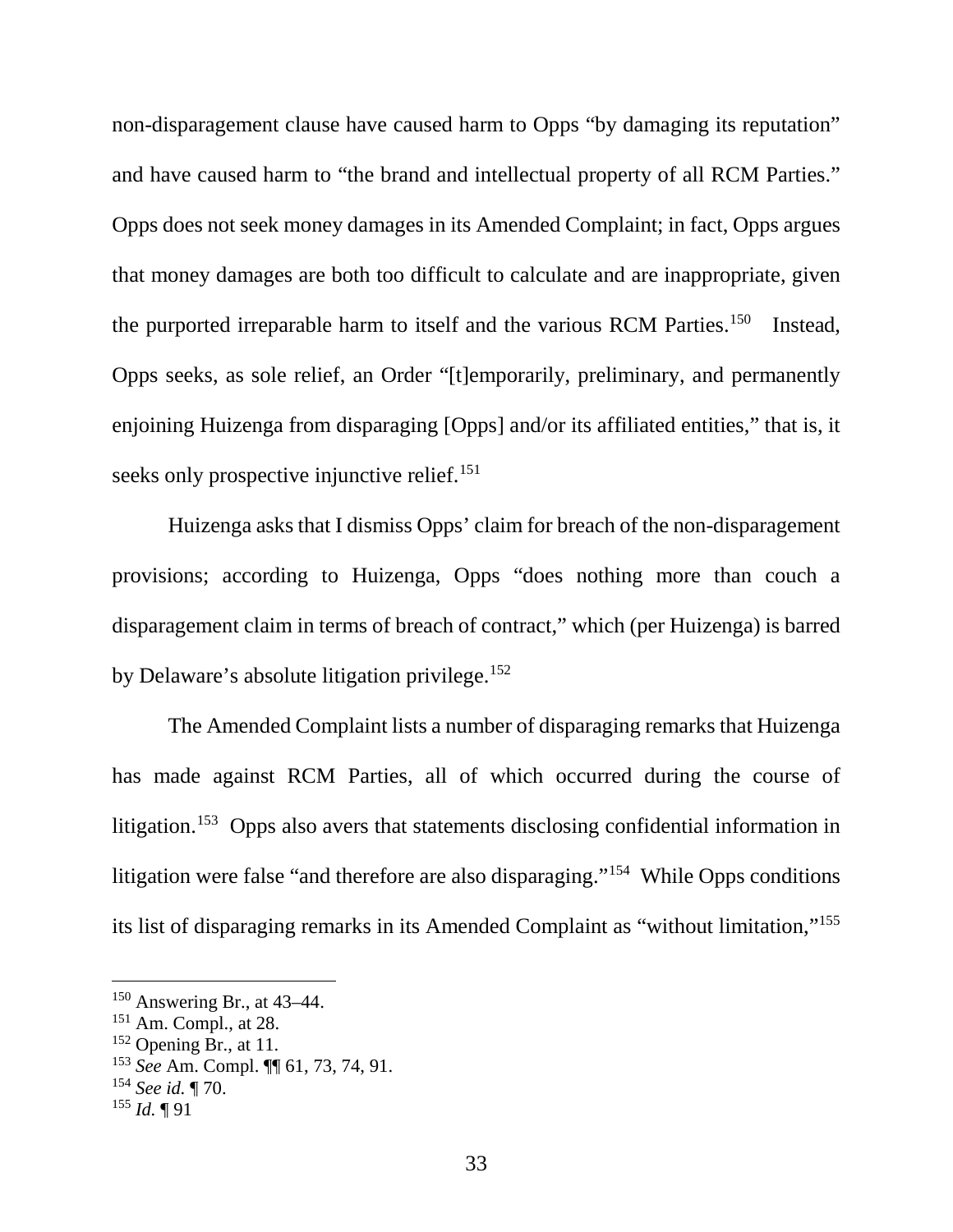it does not allege in the Amended Complaint, or in any subsequent briefing, that *any* disparaging remarks have been made outside of litigation. In addition, the Amended Complaint is devoid of facts from which I can infer an imminent threat of disparagement, outside of Huizenga's litigation efforts. Opps argues that it is attempting to enforce only its *contractual* rights and submits that "whether an independent contractual promise can be nullified by the litigation privilege – appears to be a question of first impression in Delaware."156

However, I find Opps' statement of the question presented (as also advanced by Huizenga) to be too broad. If I were to answer Opps' question as stated, I would risk an improper advisory opinion. Can a party disparaged in litigation seek its damages under a contractual non-disparagement clause, even though a tort action on the same facts is barred for public policy reasons?<sup>157</sup> Fortunately for me, this

<sup>&</sup>lt;sup>156</sup> Answering Br., at 16.

<sup>&</sup>lt;sup>157</sup> Other states have considered the question of whether a claim for breach of contract can be barred by the absolute litigation privilege, and "[c]ourts in a number of jurisdictions have concluded that the absolute litigation privilege is applicable to breach of contract actions, at least where immunity from liability is consistent with the purpose of the privilege." *Rain v. Rolls-Royce Corp.*, 626 F.3d 372, 377 (7th Cir. 2010) (listing cases from several jurisdictions). For example, in Missouri the absolute litigation privilege is "based on the policy favoring freedom of expression and the desire not to inhibit parties from detailing and advocating their claims in court and is absolute, regardless of motive." *Kelly v. Golden*, 352 F.3d 344, 350 (8th Cir. 2003). Therefore, while "[an appellant's] actions in criticizing and disparaging [the appellee] and in threatening to destroy [the appellee's] reputation may serve as the basis for court-initiated sanctions, [ ] they do not constitute a breach of contract within the confines of the lawsuit" because "[t]he pleadings and other written communications were all related to the litigation, and [the appellee] has not presented evidence of any statements that were made outside the scope of the litigation." *Kelly*, 352 F.3d at 350. In California, the courts have clearly stated that "whether the litigation privilege applies to an action for breach of contract turns on whether its application furthers the policies underlying the privilege." *Wentland v. Wass*, 25 Cal. Rptr. 3d 109, 114 (Cal. Ct. App. 2005).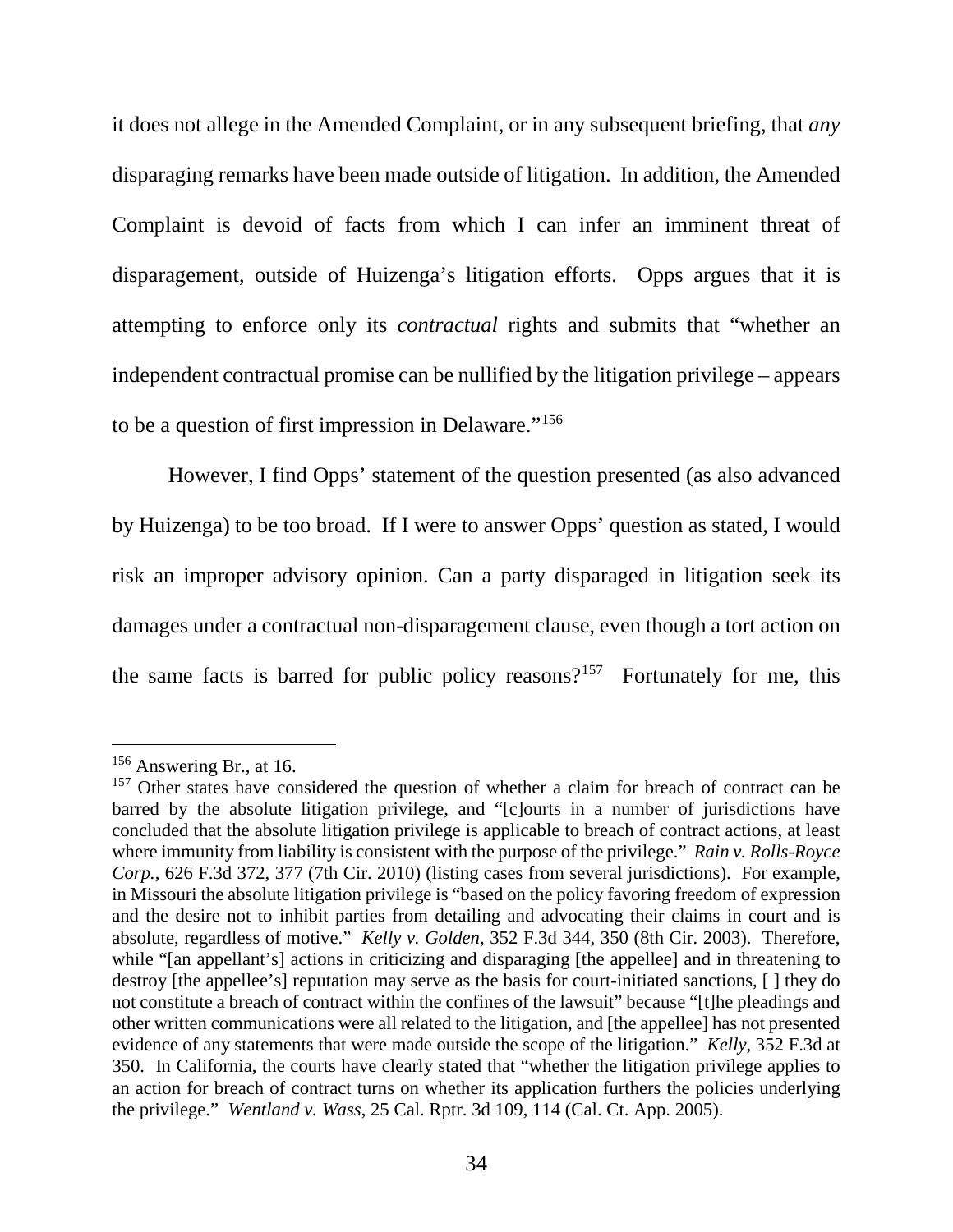interesting issue is not before the Court, given the posture of this litigation. I need only to decide whether the absolute litigation privilege, and the public interests behind it, prevent *equity* from specifically enforcing, prospectively, the contractual non-disparagement clause in the context of litigation, via injunction. The answer to that question is yes.

Here, Opps seeks injunctive relief in order to forestall litigation that is disparaging of the RCM Parties or Ritchie entities, whether or not the alleged disparaging statements are true. This, to my mind, raises the same interests as using tort law to chill litigation—as proscribed by the absolute litigation privilege—but in the even more problematic realm of prior restraint. Far from vindicating contractual rights, such a use of equity would, in fact, render contract rights effectively unenforceable. That is, if a breaching party can prevent its counterparty, via injunction, from making "disparaging" statements in litigation alleging the breach, then the counterparty would be unable to enforce the contract because it could not effectively prosecute, or even prosecute at all. In effect, that is precisely the result Opps seeks here. Equity will not lend itself to a prior restraint of speech,  $158$  and it

 <sup>158</sup> This Court recognizes the "traditional maxim that equity will not enjoin a libel." *Organovo Hldgs., Inc. v. Dimitrov*, 162 A.3d 102, 115 (Del. Ch. 2017) (internal quotation marks omitted); *see also Capstack Nashville 3 LLC v. MACC Venture Partners*, 2018 WL 3949274, at \*4 (Del. Ch. Aug. 16, 2018). While the rationale for the rule has changed over time, "[t]he upshot is the same: a court of equity generally cannot issue an injunction in a defamation case." *Organovo*, 162 A.3d at 119; *see also Capstack*, 2018 WL 3949274, at \*4. Readers interested in the origin and development of this rule should consult Vice Chancellor Laster's thoughtful examination in *Organovo Holdings, Inc. v. Dimitrov*. 162 A.3d 102. This equitable principle does not stand alone,